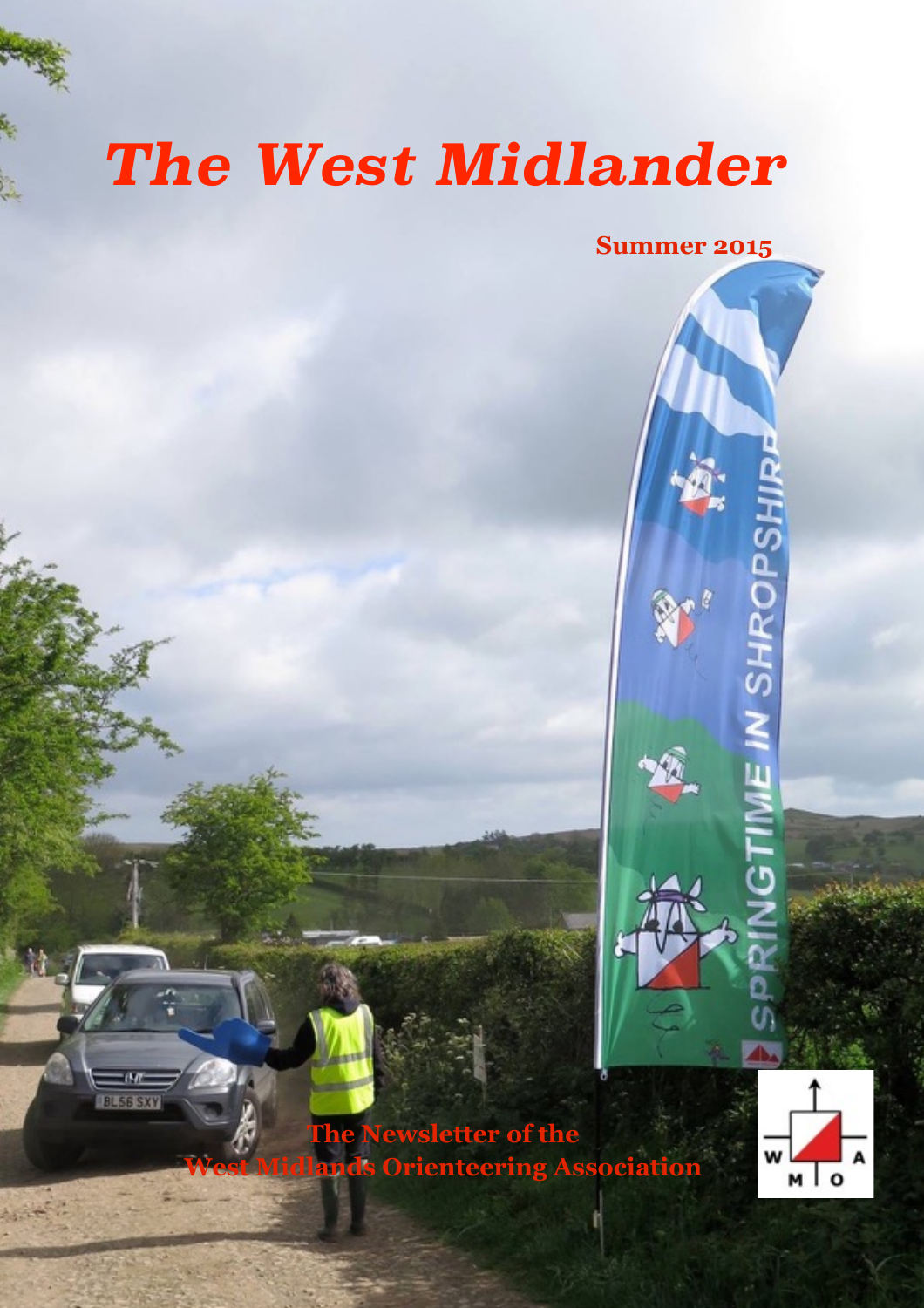### **Association Officials**

| Chairman                    | Bob Brandon (OD)        | chair@wmoa.org.uk       |
|-----------------------------|-------------------------|-------------------------|
| Vice-Chairman               | Ray Collins (WCH)       | vicechair@wmoa.org.uk   |
| Secretary                   | Delia Kingsbury (WRE)   | secretary@wmoa.org.uk   |
| Treasurer                   | Barry McGowan (HOC)     | treasurer@wmoa.org.uk   |
| Fixtures Secretary/Rep.     | Allan Williams (WCH)    | fixtures@wmoa.org.uk    |
| Newsletter Editor           | Rod Postlethwaite (WRE) | newsletter@wmoa.org.uk  |
| Coaching Rep.               | <vacant></vacant>       | coaching@wmoa.org.uk    |
| <b>Colour Badge Awards</b>  | Hilary Simpson (OD)     | colourbadges@wmoa.org.u |
| Controllers' Co-ordinator   | Henry Morgan (POTOC)    | controlling@wmoa.org.uk |
| Data Privacy Officer        | <vacant></vacant>       | dataprivacy@wmoa.org.uk |
| E-mail Tree Co-ordinator    | <vacant></vacant>       | emailnews@wmoa.org.uk   |
| <b>Handbook Editor</b>      | Rod Postlethwaite (WRE) | handbook@wmoa.org.uk    |
| Junior Squad Co-ordinator   | Melanie Elkington (OD)  | juniorsquad@wmoa.org.uk |
| League Results Co-ordinator | Lesley Ross (OD)        | league@wmoa.org.uk      |
| Webmaster                   | Andrew Johnson (HOC)    | webmaster@wmoa.org.uk   |

### **Club Representatives**

| <b>British Orienteering</b> | John Woodall           | britorep@wmoa.org.uk |
|-----------------------------|------------------------|----------------------|
| COBOC                       | <b>Barry McGowan</b>   | cobocrep@wmoa.org.uk |
| <b>HOC</b>                  | <b>Barry McGowan</b>   | hocrep@wmoa.org.uk   |
| OD                          | <b>Barry Elkington</b> | odrep@wmoa.org.uk    |
| <b>POTOC</b>                | Brenda Morgan          | potocrep@wmoa.org.uk |
| <b>WCH</b>                  | <b>Ray Collins</b>     | wchrep@wmoa.org.uk   |
| <b>WRE</b>                  | Graham Hardy           | wrerep@wmoa.org.uk   |
| All Committee/Officials     |                        | committe@wmoa.org.uk |

Website: <http://www.wmoa.org.uk>

*Cover Photo: Springtime in Shropshire sail banner* Photo *Photo by Ruth Lockley (COBOC)*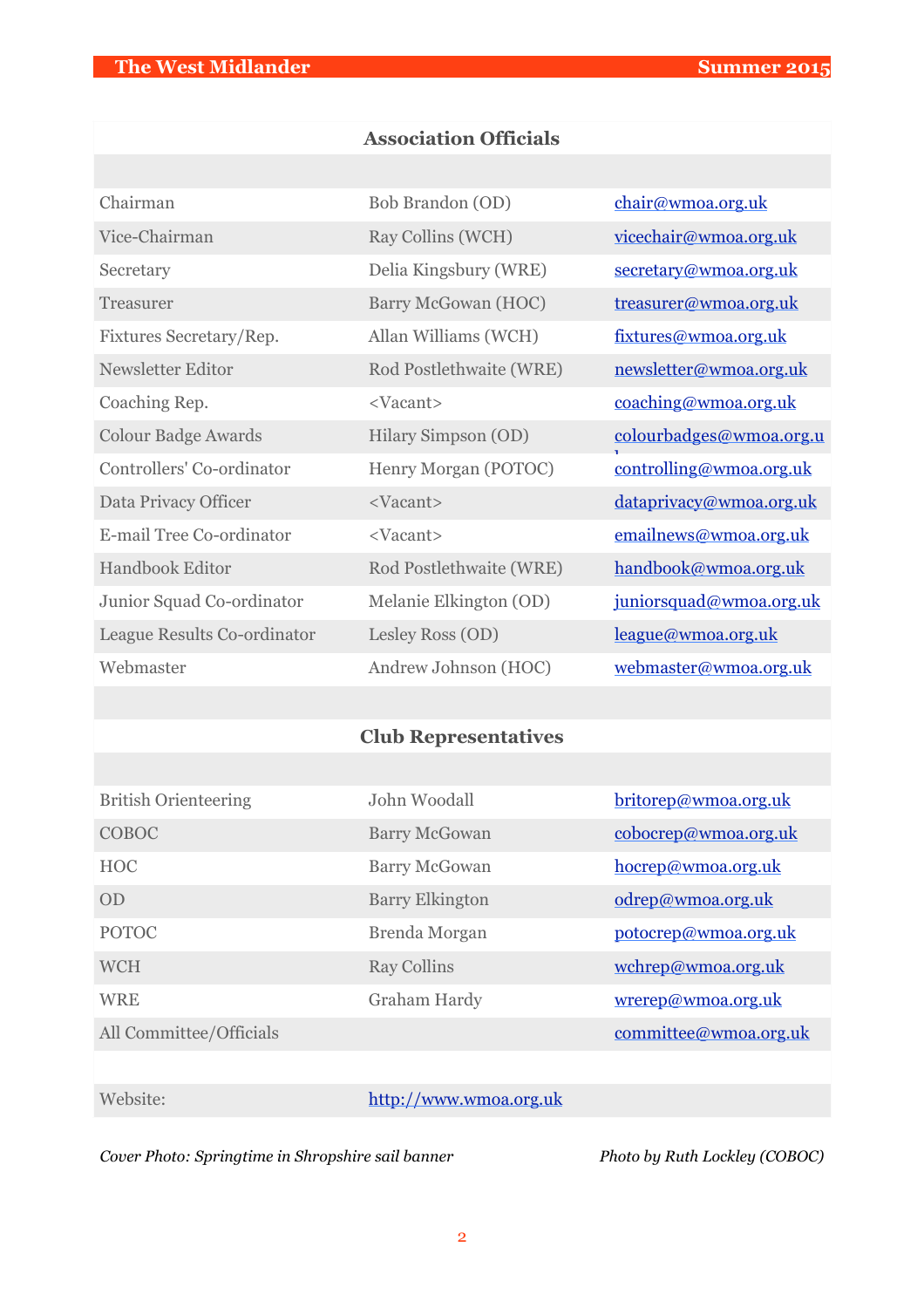#### **Editorial**

Welcome to the Summer edition of the newsletter.

Once again Harlequins and Wrekin put on a successful Springtime in Shropshire weekend. The sun shone at Brampton Bryan on the Saturday to encourage a holiday atmosphere. Glorious views of the Herefordshire/Shropshire countryside compensated for the somewhat steep walk to the start. Glorious views were to be the theme for the weekend with Stapeley and Corndon offering vistas of Shropshire and Powys (Corndon actually being in Wales).

The main championship season is now over but that doesn't mean that there's no orienteering to be had. There are plenty of evening events being held by HOC, OD and WRE and, of course, the 'big one' the World Championships/ Scottish 6 Days.

In this year of anniversaries, Droobers celebrated their 50th anniversary at Shuckburgh, a new area near Daventry. The sun shone and the celebrations continued with an after event barbeque We also have POTOC's 40th anniversary event at Whitfield Valley in October which also incorporates the West Midland Championships and West Midlands League Event number 8.

Last but not least Wrekin are holding the West Midlands Relays at Nesscliff Camp (North), an army training camp not used for about 20 years. I have done some research into the competition and have listed all the venues on page 15. This will be the second year using the new format of a mass start for all courses.

Happy Orienteering

**Rod** 

#### **Inside this Issue**

- **2** Association Officials
- **3** Editorial
- **4** Chairman's Report
- **5** Meeting Minutes
- **9** West Midlands Sprint Championships
- **9** West Midlands Webmaster
- **10** West Midlands Junior Squad
- **11** West Midlands Schools Championships
- **11** British Trail 'O' Championships 2016
- **12** British Sprint and Middle Championships
- **13** The Orienteering Foundation
- **14** West Midlands Urban League
- **15** West Midlands Relays
- **16** West Midlands League
- **18** POTOC 40th Anniversary Event
- **19** Fixtures



Copy date for the next issue: 1 October 2015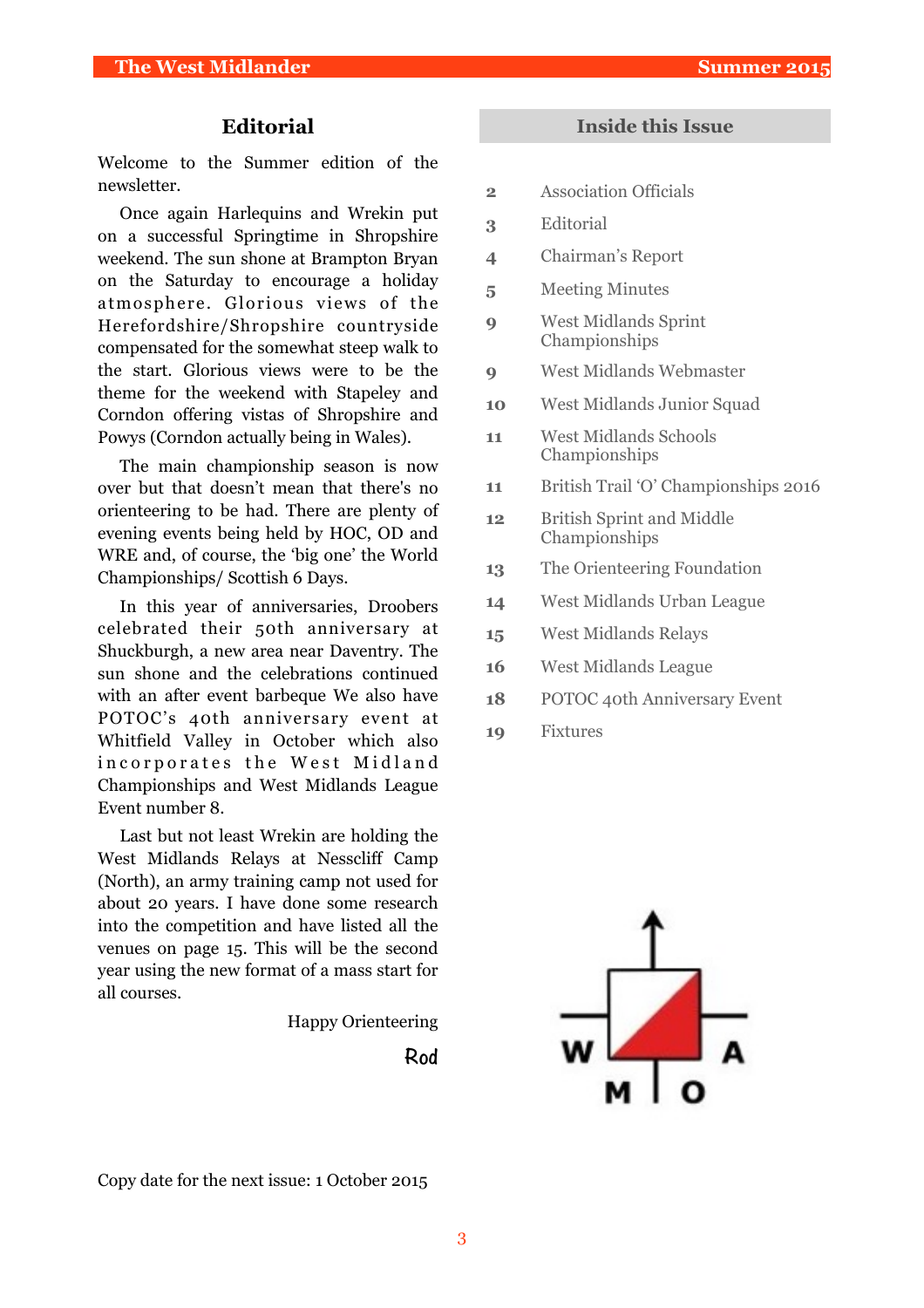#### WMOA Chairman's Report June 2015 **Bob Brandon**

In April WRE staged the WMOA Sprint Championships at Lilleshall. (The event had been labelled WMOA Park Championships in 2014). This year's event was very popular, with a prologue and final format providing two runs that day for all who took part.

Later, in May POTOC staged the WMOA Schools Championships at Park Hall, with a turn-out of 180 students from across the region. I was invited by Gareth Lloyd (Organiser) to present the trophies, and felt guilty as I had to excuse myself. Luckily, Henry Morgan was willing to congratulate the winners on behalf of the region. The picture gallery on results page show the young orienteers having fun, those I spoke to the following week really enjoyed the challenge.

I did get to an event later in the month and really enjoyed the two days I was able to attend Springtime in Shropshire. It is always a pleasure to spend time at Brampton Bryan. Following the climb to the start, I found the woodland particularly enchanting as I threaded my way through the lush green. However, despite the May growth, this did not impede running through the terrain. Next day at Stapeley, the views were really outstanding. After finishing I made a slight detour to the stone circle (Mitchell's Fold) where I heard a visiting member of SARUM Orienteers bid a "hello from Stonehenge". Alas, I was to go cycling in Derbyshire on the Monday, so had to miss out the run over Corndon Hill. A big thank you to HOC and WRE for continuing to put on this excellent three day orienteering weekend.

With WRE having marked their 40th birthday on The Wrekin in February, it was the turn of OD in June to put on a birthday (50th) event at Shuckburgh Hall, a new area. Later on (4 October) it will be the turn of POTOC to celebrate their 40th birthday whilst staging the WMOA Championships at Whitfield Valley.

We had been wondering when the WMOA was started. Records have been checked and it now seems that the WMOA was formed in 1963, making it only 8 years until our Diamond Jubilee!



*Photo by Margaret Willdig (OD)*

In September WMOA are hosting the two day Junior Inter-Regional Championships — Individual and Relay. So look out for requests to help stage the weekend or help with the WMOA Junior Team.

In early May 2016, the BOC weekend is to held in the WMOA on Brown Clee Hill lead by Eric Brown. Key WMOA officials for next year were to be seen deep in conversation with their counter-part officials, at this year's BOC in the Forest of Dean. And, looking further ahead, to JK2018 it is great news that Andy Yeates (WCH) has volunteered to be the event coordinator.

Most of the current WMOA Officers have agreed to continue in their roles for 2015- 2016, though all posts are available for nomination. I am to step down as Chairman, and am currently actively looking for a new Chair for the region - please let me know if you have someone in mind. It seems that we are looking for someone to look after the Junior Squad - please note comment by Mel Elkington, item 13 of the committee minutes.

Many WMOA members will be in Scotland in early August, helping on at least one day of the joint World Orienteering Championships and 6 Days event. I'm sure that the event will be a great success. Don't forget to make use of any publicity in the press, radio, television, internet, including social media to encourage more people in the West Midlands to have a go at orienteering and take up the sport. If you are going to be there, enjoy!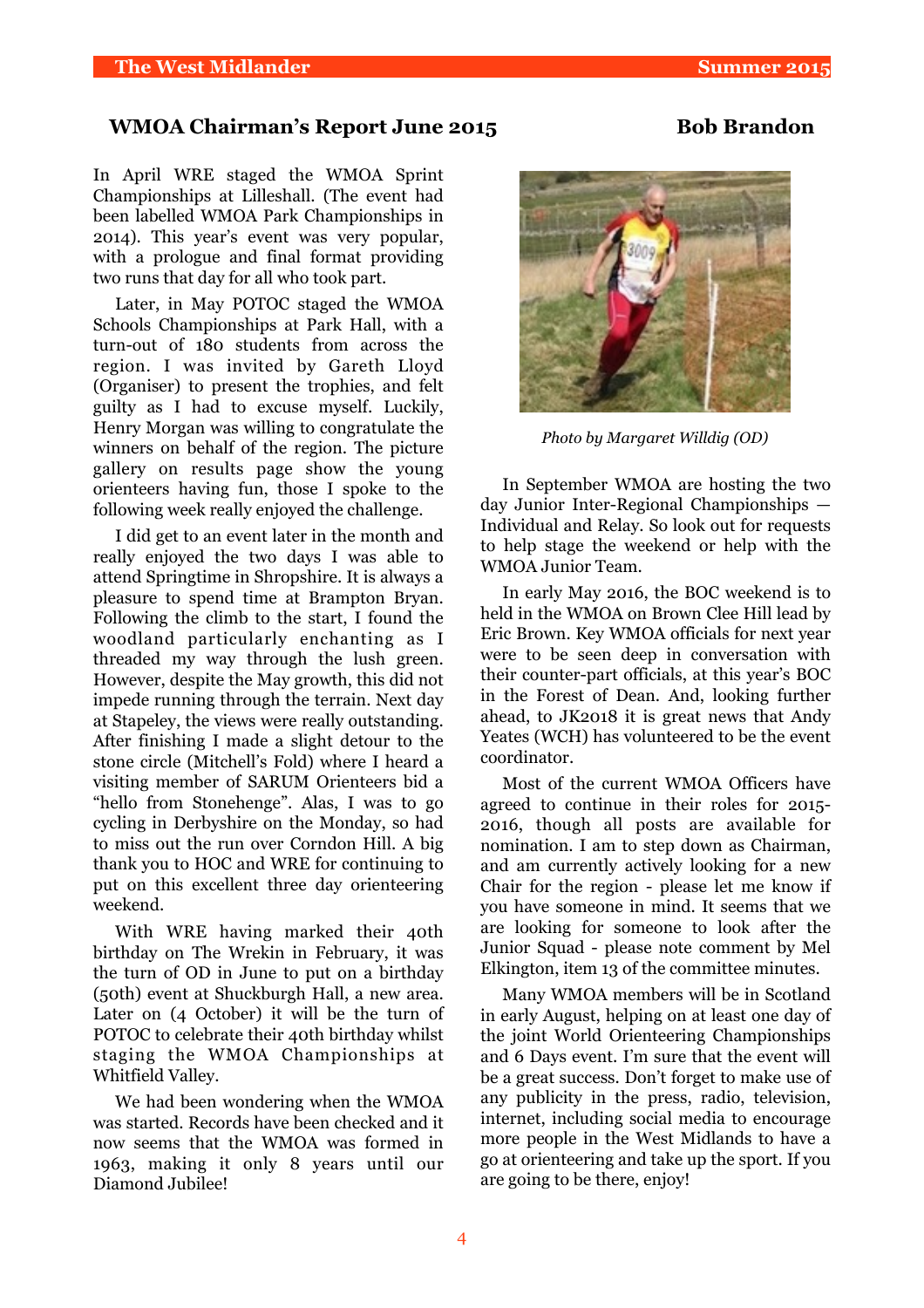#### **Minutes of WMOA meeting on 8 June 2015, Great Barr Hotel**

- 1. **Present:** R. Brandon, J. Woodall, R. Collins, H. Morgan, K. da Cunha, A. Williams, B. Elkington, B. McGowan, D. Kingsbury.
- 2. **Apologies:** R. Postlethwaite.
- 3. **Declarations of Interest:** None.
- 4. **Minutes:** The minutes of the last meeting were accepted as a true record.
- 5. **Matters Arising:** None.
- 6. **Correspondence:** There had been very little apart from BOF correspondence which is widely circulated. A letter of thanks had been received from Matt Hartland for the WMOA support to attend the World Schools Championships in Turkey.

#### 7. **Chairman's Report:**

WRE had held the WMOA Sprint Championships at Lilleshall which had been a different type of event to the Park Championships held the previous year. The different formats for this type of event add interest although age classes and guidelines are evolving. POTOC hosted the WMOA Schools Championships at Park Hall. The students had enjoyed the day and awards were presented by Henry Morgan. Thanks to WRE and HOC for a good three days of orienteering at SinS, which was also blessed with good weather.

Droobers had held their 50th Birthday celebration event at Shuckborough Park, Wrekin has marked 40 years and POTOC also mark their 40th year in 2015. Records had been checked and it now seems that WMOA was formed in 1963, so the 50th anniversary has been missed.

We have had another informative edition of West Midlander produced by Rod Postlethwaite.

#### 8. **Treasurer's Report:**

Projected income for the year to August was about £3200. Further income was anticipated from SinS (estimated £1300) and the Shuckborough event. Payment to EOC is still to be made. It is expected that finances will just about break even this year. Donations had been made for three trips abroad. The Junior Squad has had about three quarters of its allocation so far.

K. da Cunha has obtained agreement to showcase orienteering as part of the Hereford Festival of Sport later this year with a view to full inclusion next year. She queried whether WMOA could accept gift aid of any monies received. WMOA is not a registered charity and so cannot, but The Orienteering Foundation and The Elsie Ward Fund are. Enquiries should be directed to them.

#### 9. **Fixtures:**

- There had been a National Scheduling meeting followed by a WMOA fixtures meeting.
- Events are already being proposed from the clubs for the 2016 League.
- Two Urban events had been held with two to go. The results are available through the Nopesport website. R. Postlethwaite had produced certificate templates.
- The 2016 West Midlands Competitions are covered.

**Compass Sport Cup 2016:** H. Morgan reported that there was a conflict as POTOC were planning to use Weston Heath (with complicated permissions) whilst DEE have the NWOA event at Bickerton Hill just 20 miles away; the SWOA event will be in the Forest of Dean. Thus WMOA clubs might well choose other events leaving a low turnout for the POTOC event.

A. Williams will raise this with the NWOA and P. Guillaume. It was proposed that perhaps the POTOC event could be deferred to 2017 with WMOA clubs choosing one of the other events for the 2016 Compass Sport Cup. This would leave POTOC without a level C event for 2016. A. Williams invited the club to find a date in the calendar and make a proposal.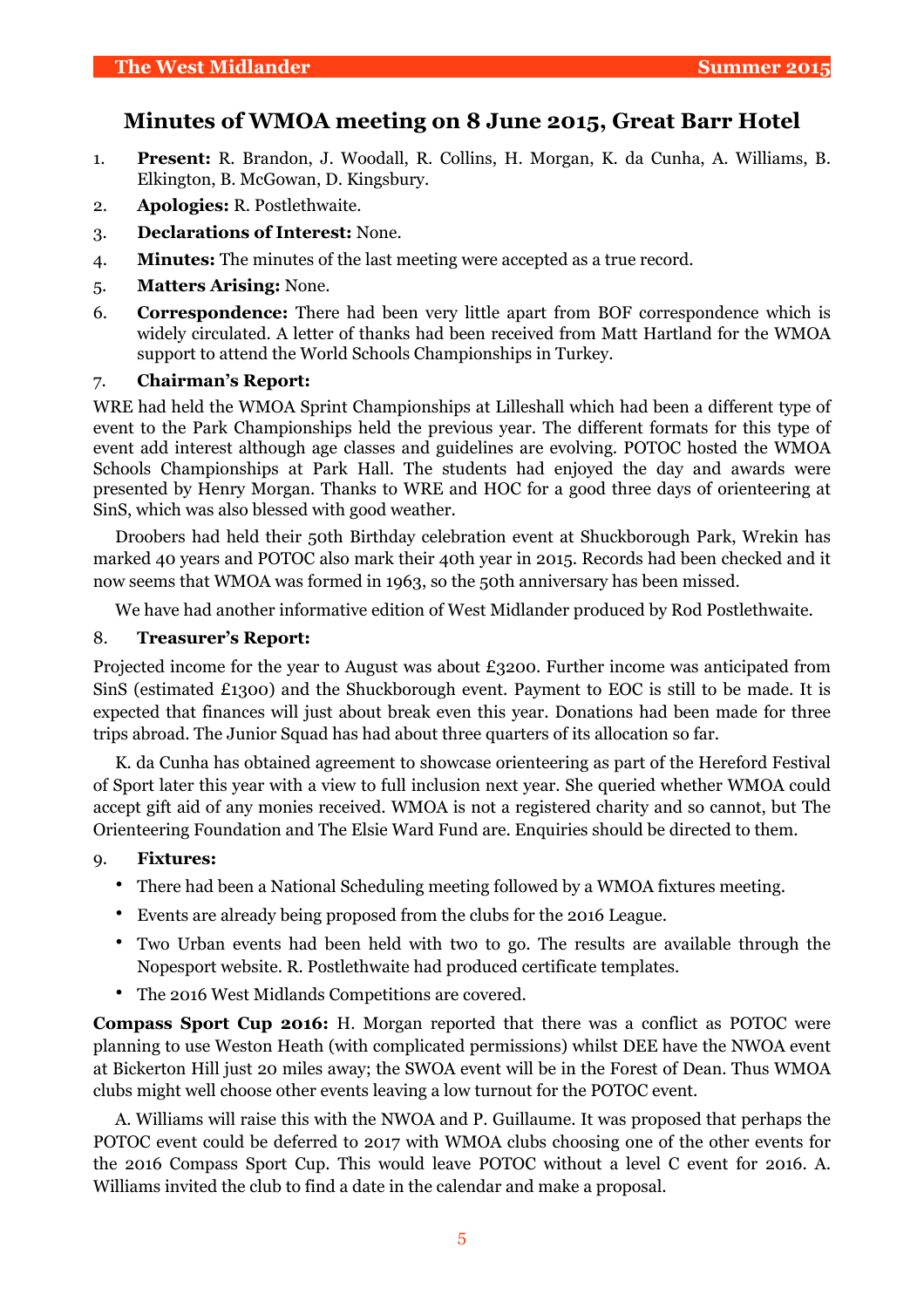**John Bennison Memorial Event:** WRE had raised some queries about any long term implications of having their 'Long O' event named after John and whether it should be rotated around. D. Kingsbury to discuss this further with Wrekin.

H. Morgan suggested that a laminated sheet of information be available at events named after individuals e.g. Laurie Bradley, Peter Palmer and John Bennison, explaining why their names are commemorated. This could be displayed at enquiries.

J. Howell a keen urban orienteer has suggested putting on an event on in Birmingham. HOC and COBOC overlap this area. Is there a possibility that the clubs could combine forces to get a good Urban event off the ground? (A. White is running a HOC evening event in the Jewellery Quarter).

K. da Cunha sought guidance in bringing an Urban event to the Hereford Festival of Sport. This would need to be fully registered BOF event and she was recommended to contact HOC and NGOC the organisers of the recent Gloucester and Ross on Wye events. Advice was given re the need for fully signed off risk assessments, the need for council permissions and permission for siting any control flags on sites that are not council owned. Event Safety Course attendance was advised and one has recently been run. Gill Clerici in HOC has run them in the past, but some time ago. B. Ford (HOC Secretary) would be able to provide contact details.

A. Yeates had volunteered to co-ordinate JK2018 in Wales for WMOA. Planners, Controllers and manpower will come from the clubs. This event would still be under the current BOF Major Events Agreement with support from S. Pygott. Areas are to be discussed with WOA, including a back-up area, and it is hoped that they will be identified by Easter 2016.

10. **West Midlander**: R. Postlethwaite had provided the following feedback:

*B. Elkington had sent a photo of the WMJS 'O' suit but the front page of the last edition had already been done. It may appear on the front of the next issue.* 

*An advert for webmaster had been put in the newsletter.*

*Apologies for the newsletter being late as I was very involved with Brown Clee mapping. Articles welcome as ever.* 

#### 11. **Development:**

**Mapping course:** No movement as R. Postlethwaite is busy with the Brown Clee map update. He had put forward the Frank Chapman Centre in the Wyre Forest which has terrain next door as a possible venue. If the focus of the intended course is clarified e.g. OCAD or Fieldwork, then an appropriate venue can be identified with a view to subsequently setting a date.

John Woodall had e-mailed details of the East Midlands course format to D. Kingsbury at the end of March but this had not arrived. He had details available of last years programme and this years proposed format. Clearly EMOA participants have priority but there are usually spaces and neighbouring regions are invited to join. He will check with EMOA that they are happy for us to advertise this training day. If so, we can include details in the next West Midlander.

#### 12. **Events & Competitions Committee:**

The details circulated about the Shuckborough event had stated whistles were advisable rather than mandatory. The Organiser had not been able to find written details confirming the requirement for whistles to be carried. He felt that if this was the case the policy should be available for reference on the website.

There had been discussion about the difference between rules and guidelines and if it is good practice to do 'something', then it should be done. The need to carry whistles should be considered as part of the risk assessment. Then if there is a stipulated requirement for any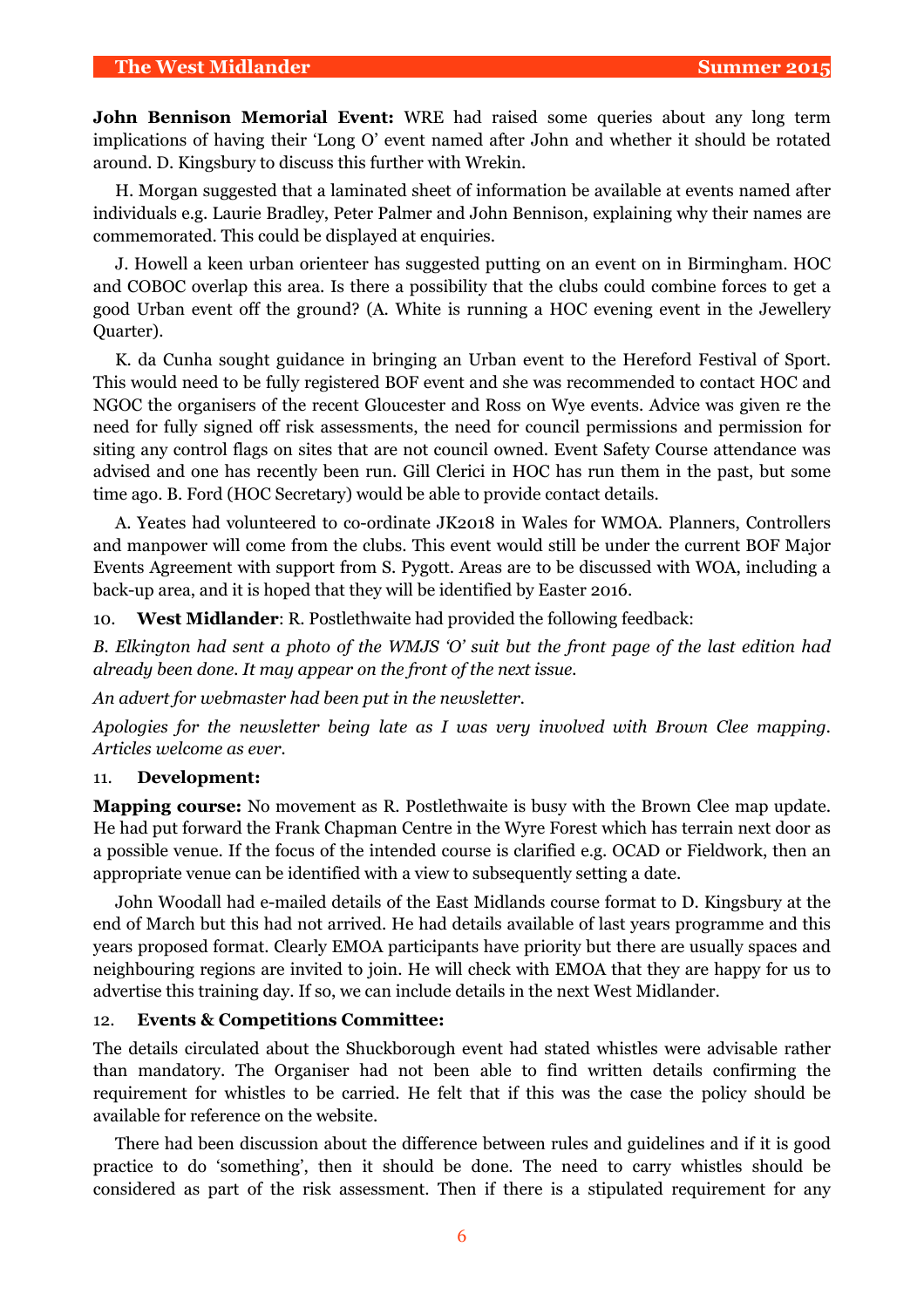#### **The West Midlander Summer 2015**

equipment to be carried at an event this must be checked by the organisers. This is contrary to the WMOA position that a whistle must be carried at all events. The need for any equipment should be linked through rules and guidelines to insurance needs. If whistles are needed the Organiser needs to say why. Words of an advisory nature are not helpful.

In the same vein, for Urban events, the definition of quiet roads and the need for road crossings are open to interpretation and this needs clarity.

There had been a meeting the past weekend. Fixture setting is managed by M. Cope and is effective. Decision making has been devolved from BOF. Otherwise, there is a lack of manpower to fill roles and committee positions, such that some functions are not being carried out. The process for updating rules is difficult. There is currently nobody overseeing mapping, and event officials consists of one person. There is nobody to oversee delivery of major events outside the British Championships. S. Pygott is experienced at event management but obviously does not have the background to deal with the technical side of these events. So this is a difficult situation.

The importance of Event Safety issues for all events is highlighted; there should be a risk assessment for every event and if requested to do so, clubs are expected to be able to produce copies in a day or two. It is essential that they are signed off by a person who has attended the Event Safety Course, although within the next couple of years all event officials will need to have attended such a course. If they have not, and something goes wrong, then those individuals will be personally liable.

K. da Cunha asked about insurance cover for newcomers at a 'come and try it' event, as the policy reads as if it covers members and guests. Technically newcomers are covered for 3 events, but checking across events at different clubs is practically impossible. The collective view was that a flyer or electronic advertisement was an invitation to attend, thus any newcomers is a guest responding to such an invitation.

Recent problems with 'non-contact' punching were mentioned and the root cause lies with lack of familiarity with the equipment rather than with the technology itself. At the British Sprints some people didn't hold EMIT cards down for long enough. The Swedish WRE event related to the use of 'Eco mode' whereby SI units switched off, which was not good for a Sprint event and led to the whole event being voided. There are also difficulties for touch-less technology when placing controls one side of a barrier, as the technology may show the control has been visited.

#### 13. **Junior Squad**: Report from Mel Elkington.

As you know I am no longer doing training for the Squad and Sarah has vanished off the scene. Despite this, if each club could possibly put on and lead a session each of training at Light Green/ Green standard or above then I am happy to e-mail the Squad members, send out permission forms and collate their names. I am sure that the parents of the children would be prepared to bring them along and help out. But they will need guidance on this if they are not coaches.

Please note that equally I will no longer look for children to invite to join the Squad. However, if any child thinks that they qualify then please ask them to look on the West Midlands Junior Squad website ([www.wmjs.co.uk\)](http://www.wmjs.co.uk) to check that they meet the criteria and then e-mail me.

Harrison McCartney has been selected for EYOC, a pre-JWOC training session in Switzerland and a JROS Summer tour to Sweden. Julie Emmerson and Matt Elkington have both been selected for JWOC. Julie has also been selected for a World Cup race in July. Nathan Lawson has been selected for the GB Talent Squad training week.

Further down the squad no one has been selected for Lagganlia or Deeside this year as there were no athletes with any Championship standards. Matt Hartland represented England at the World Schools Championships - his team were up against some very tough Swedish and French opposition and they did well considering.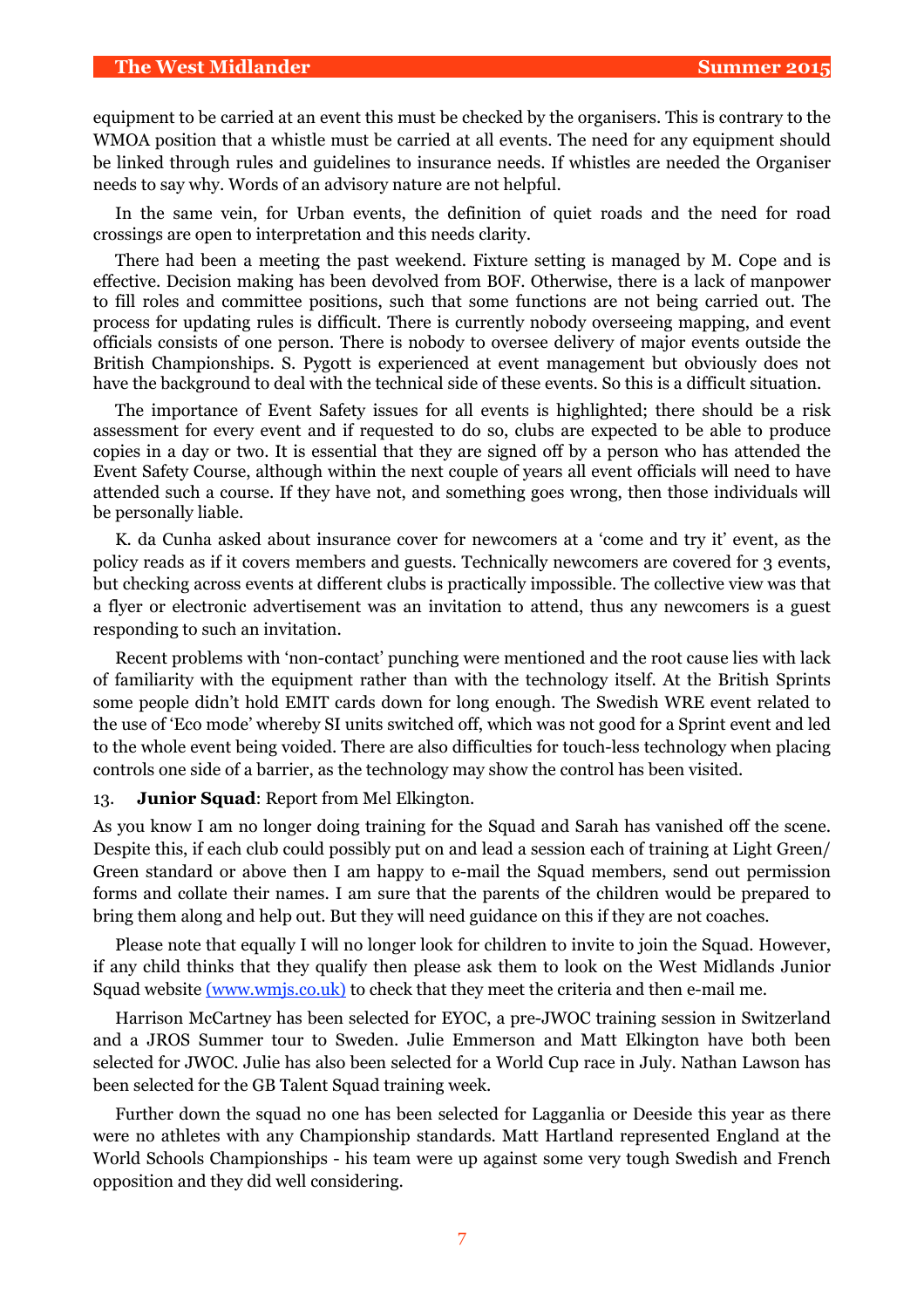Debbie Morse has kindly offered to drive a minibus for the JIRCS weekend. She has had previous experience of JIRCS so knows what is involved and is happy to deal with the WMJS team. As I am organising the JIRCS Relay day I will attend the Squad managers meeting on the Saturday evening before heading home to pack the car for the following day. It would be good to have someone with a younger child in the Squad shadow me so that they know what is expected the following year. I have hired Weston Academy so that we have accommodation, and Dougie Craig is helping with that. 'O Nosh' are providing the evening meal and breakfast.

A Co-ordinator is sought for the Junior Squad. This could be a shared role as it has been before with M. Elkington and L. Furness. Anyone who is interested in supporting the Junior Squad should contact M. Elkington. In the meantime clubs were asked whether they could incorporate a WMJS training session alongside other events, even level D.

#### 14. **Club round up**

All clubs are running Summer evening events at present Most are using SI for these.

**HOC:** also have occasional training days run by A. Hemsted.

**COBOC:** also have a 7's event on the last Wednesday of every month. The club are seeking Clubmark accreditation.

**WRE:** WM Relays next month. Entry details were being sought by other clubs.

**WCH:** most of their events are club members only because of forestry restrictions on numbers attending. Events on non-forestry land may be opened up to others.

**POTOC:** Park series had started the previous weekend. During the Spring they had run 3 evening Urban Score events attracting around a dozen to each and are planning to do more in August. Into the future they are looking at Leek as a location for Urban orienteering.

**Wye Ventures:** Looking at a training series in the Summer holiday with some mixed sessions and some girls only. They have a recruitment drive and plan a series of events around Herefordshire. They have maps for some areas but were advised to liaise with clubs about use of orienteering areas, particularly prime areas where permissions are difficult.

**OD**: had had 100 people at a Summer evening event! Coaching sessions run by A. Emmerson for Juniors are popular. The club are pursuing re-accreditation for Clubmark.

15. **WMOA Committee 2016:** Most were happy to continue if no other volunteers came forward. R. Brandon has completed his three year term as Chair and a volunteer will be needed to fill this position.

#### 16. **AOB**

- H. Morgan asked what the current position was for BOF Development activity in WMOA. Regional Development Officers no longer exist and BOF can no longer fund this role. Craig Anthony is the current BOF Development Officer but is not linked to any areas. Some areas have Volunteer Development Officers who serve on their Regional committees e.g. EMOA.
- K. da Cunha asked if anyone had explored alternative funding opportunities, especially for activities where women and girls are targeted as this may be an option to support an increase in participation. Funds could be used for recruiting, training sessions, coaching and to employ someone to take this forwards. J. Woodall stated that BOF itself is unable to capitalise on this. B. Elkington stated that the issue is the lack of skilled people to deliver such training. Money is not so much of a problem. However, if an individual wanted to be a Sports Coach they would take advantage of sports where there was a fixed venue as it was a much easier way to earn money.

**Next Meetings:** Monday 14 September. AGM: Monday 12 October.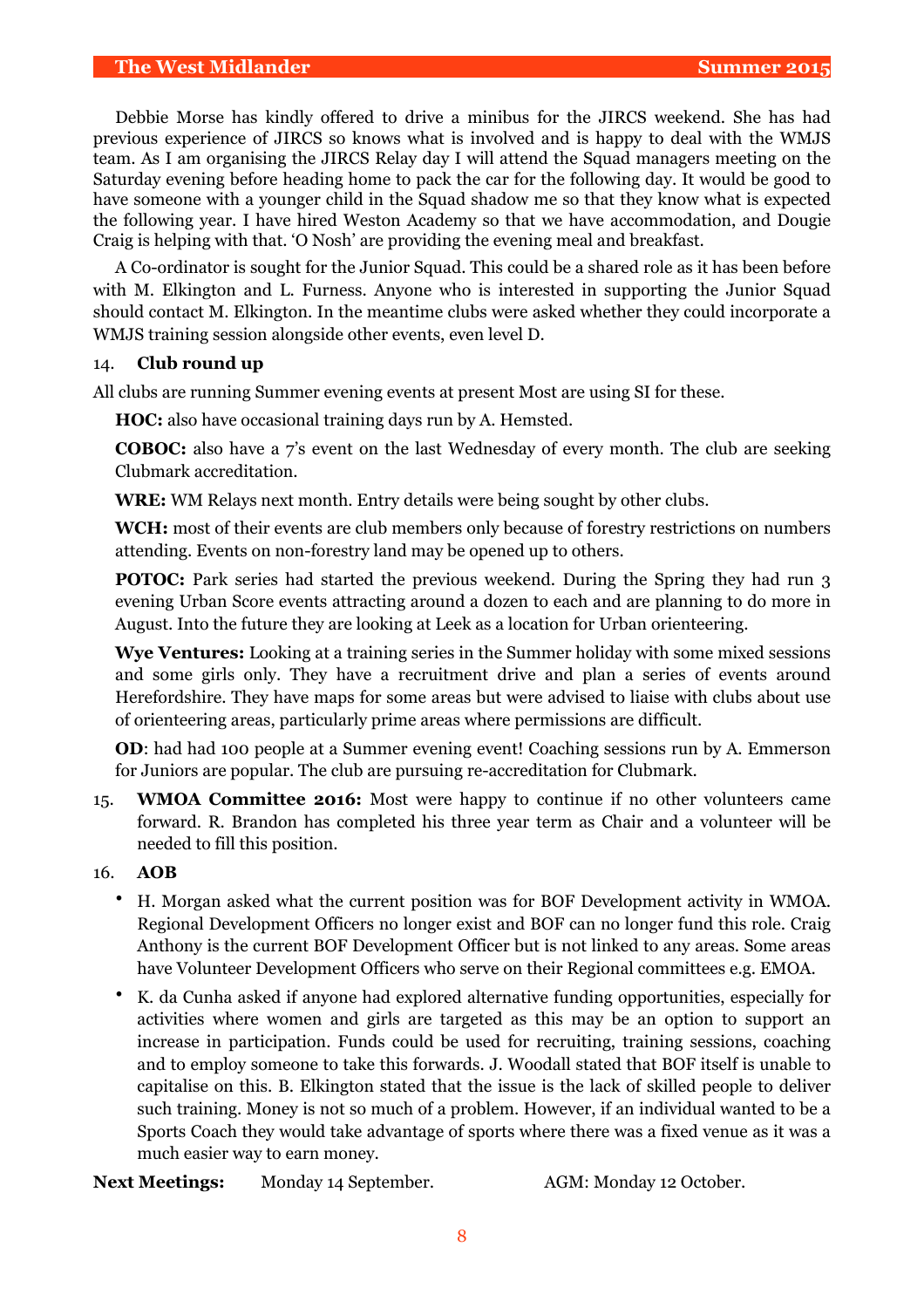#### **West Midlands Sprint Championships 2015**

The 4th West Midlands Park Championships were held under a different name, the West Midlands Sprint Championships, by Wrekin Orienteers at Lilleshall Hall on 11 April.

When Adrian Bailey (HOC) first came up with the idea of a park championships, the format was to be flexible to make the best use of the area. Lilleshall Hall, in the past, has hosted many British Orienteering Coaching Conferences and the Sprint format had been used on a number of occasions at those conferences using the 1:4000 ISSOM map of the grounds around the buildings for which it was very suitable. There was also an extended map at 1:5000 which covered the less complex areas of the centre. This had been recently updated for a revised Permanent Course so WRE decided to use both maps for the competition.

The format followed the convention of a prologue race followed by a final and was enjoyed by those who took part. There was some confusion over which age groups should run which course and many opted for the longer course 1 so it has been difficult to determine the age class winners. Therefore, the course winners only are published here. *(If someone has a definite list of the winners then I will publish them in the next issue. Ed)*

| <b>Course Winners</b> |                          |            |              |                       |            |  |  |  |
|-----------------------|--------------------------|------------|--------------|-----------------------|------------|--|--|--|
|                       |                          |            |              |                       |            |  |  |  |
| Prologue              |                          |            | Final        |                       |            |  |  |  |
| $\mathbf 1$           | <b>Matthew Elkington</b> | <b>OD</b>  | 1            | Matthew Elkington     | <b>OD</b>  |  |  |  |
| $\overline{2}$        | Ian Gamlen               | COBOC      | $\mathbf{2}$ | Jan Gamlen            | COBOC      |  |  |  |
| 3                     | <b>Ray Collins</b>       | <b>WCH</b> | 3            | John Robinson         | <b>WCH</b> |  |  |  |
| <b>Short</b>          | <b>Holly Stodgell</b>    | <b>WCH</b> | <b>Short</b> | <b>Holly Stodgell</b> | <b>WCH</b> |  |  |  |
|                       |                          |            |              |                       |            |  |  |  |

#### **WMOA Webmaster**

Following the advert in the Spring issue of the newsletter, Andrew Johnson (HOC) has stepped forward to assume the position of webmaster. Andrew has returned to the Midlands from running in the Military League South and is very keen to support orienteering in the region.

He has plenty of professional expertise in IT and was webmaster and designer for the British Shooting Sports Council ([bssc.org.uk\)](http://bssc.org.uk/) for over 5 years. We wish him well in his venture and look forward to seeing the results of his work.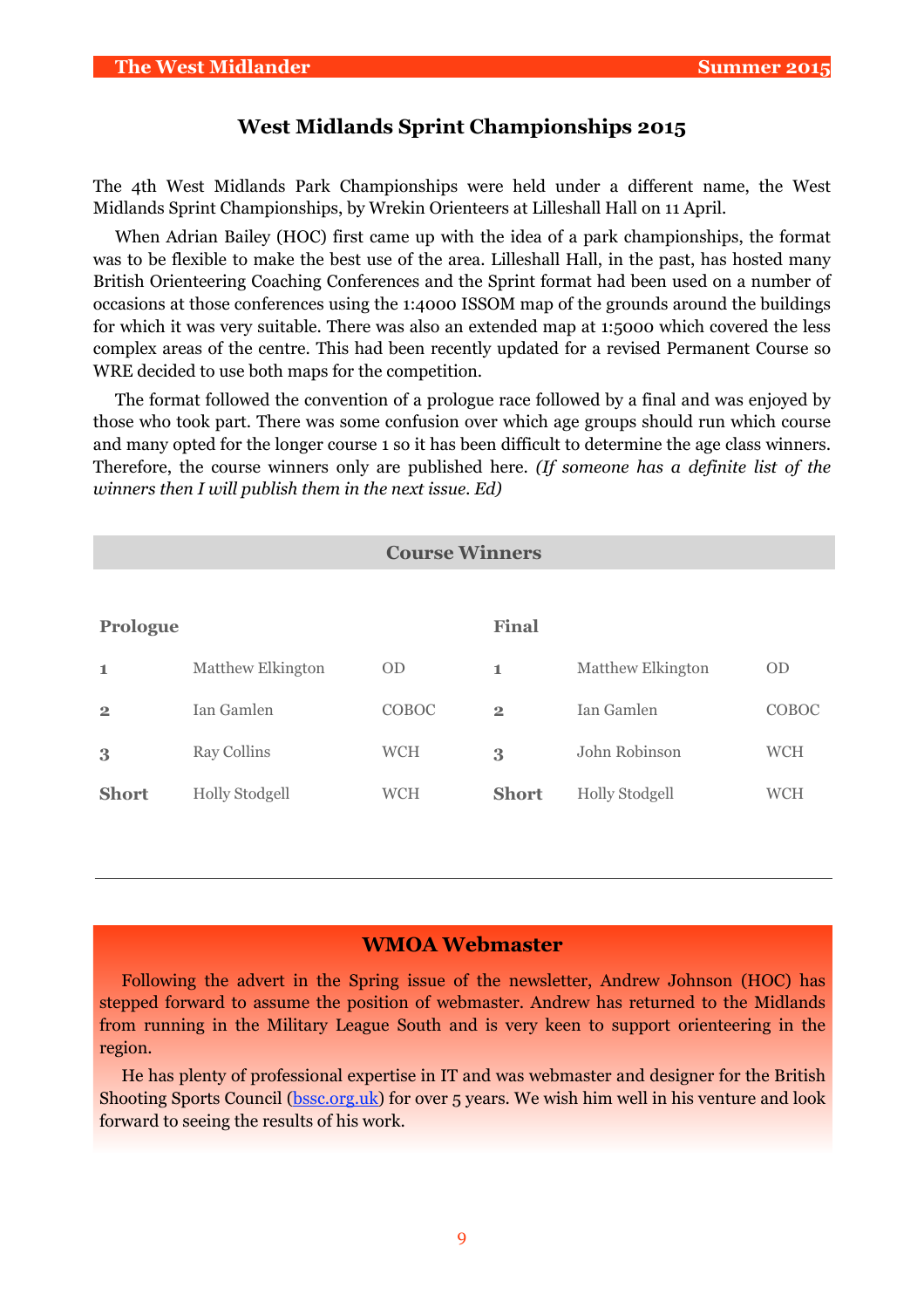

#### **West Midlands Junior Squad**

*Ellie Bales (POTOC) wearing WMJS colours. Photo by Wendy Carlyle (AIRE)*

Congratulations to M18 Nathan Lawson (OD) who has been selected to attend the Summer Talent weekend at Badaguish on 28-31 July.

Congratulations also to Harrison McCartney (OD) who has been selected for the Junior Regional Squads (M/W17s) Camp Stockholm being held from 11-23 August 2015.

It is great to see the Region and, in particular, OD producing talented young athletes who are moving towards international careers. It may not be too long before they are representing Great Britain at the World Championships. Here's hoping……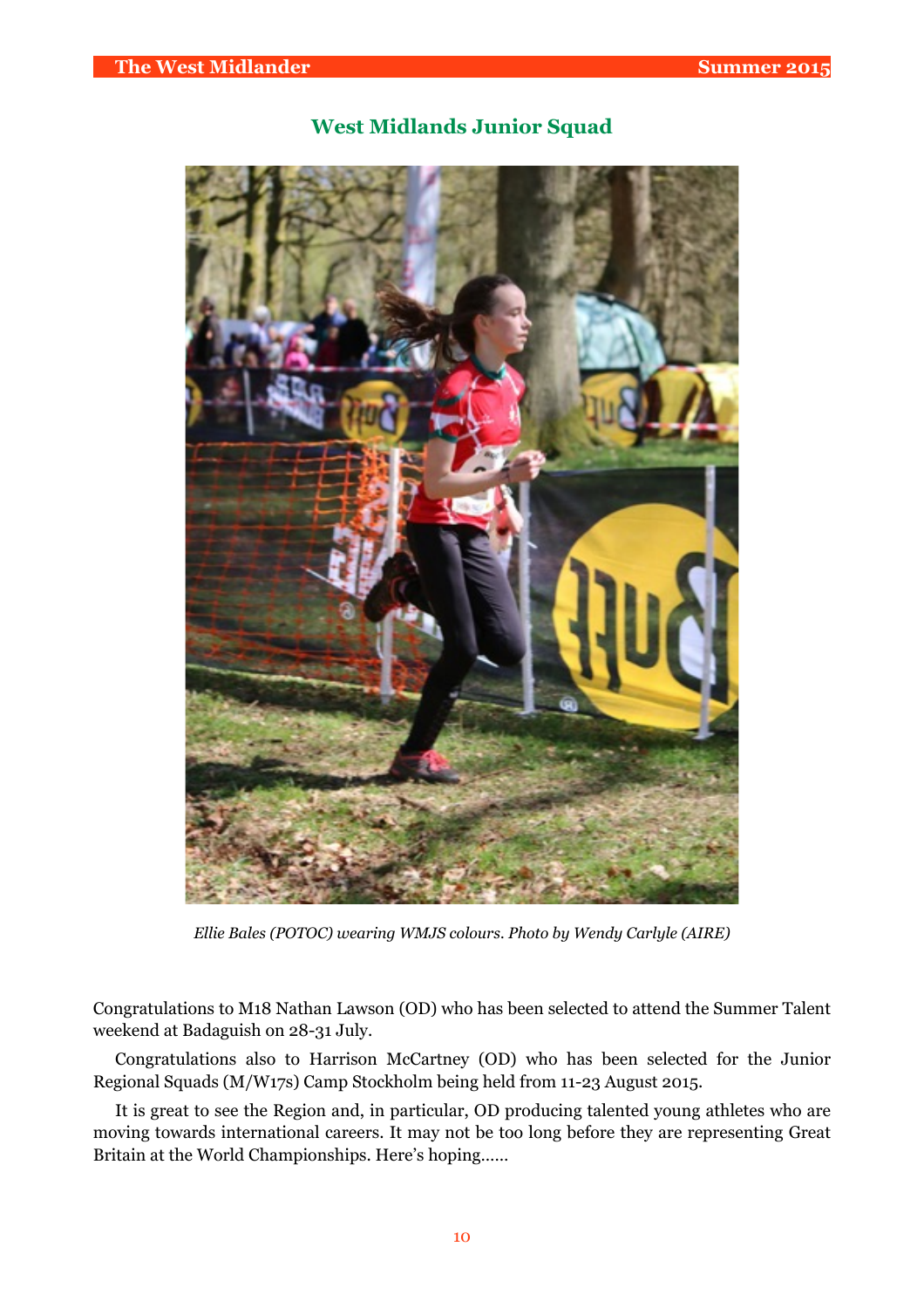#### **The West Midlander Summer 2015**

#### **West Midlands Schools Championships 2015**

The West Midlands Schools Championships were held by POTOC at Park Hall Country Park on 16 May 2015 with 159 children taking part.

#### **Individual Results**

|                   | <b>Boys</b>                  |                               | <b>Girls</b>           |                               |  |
|-------------------|------------------------------|-------------------------------|------------------------|-------------------------------|--|
| Year <sub>5</sub> | Reuben<br>Chendesharan-Flude | Oakridge Primary,<br>Stafford | Florence Lunn          | All Saints,<br>Leek Wootton   |  |
| Year 6            | Peter Markham                | <b>Bournebrook</b><br>Primary | Caroline Codling-Loidi | Oakridge Primary,<br>Stafford |  |
| Year $7+8$        | Alexander Mitchell           | Heathfield                    | Megan Colclough        | Walton High                   |  |
| Year $9 + 10$     | Alfie Bullus                 | Warriner<br>Secondary         | Ellie Bales            | Biddulph High                 |  |
| Year $11 +$       | <b>Harrison McCartney</b>    | King Henry VIII               | Aimee Morse            | King Henry VIII               |  |

#### British Trail 'O' Championships 2016 **Eric Brown (HOC)**

Sally Pygott (British Orienteering Major Events Manager) has raised the possibility that the British Trail 'O' Championships could be incorporated in the BOC 2016 weekend arrangements at Brown Clee.

Eric Brown (BOC 2016 co-ordinator) has had discussions with Dick Keighley (British Trail 'O' Chair) and Anne Straube (OD) who were helpful in clarifying the requirements needed to run such an event but were unable to identify key officials. There is a possible area around the Northern mast which both Anne and Dick agree is ideal for a Trail 'O' but the biggest drawback would be the provision of a 1:4000 map to ISSOM specifications. Rod Postlethwaite has worked hard to get the Brown Clee map into a useable state for the main events but he has no time to revisit and upgrade to the more detailed scale.

To enable the event to take place are there any orienteers who might like to offer themselves in one or more of the roles that would enable the Trail 'O' Championships to go ahead? If so please contact Eric.

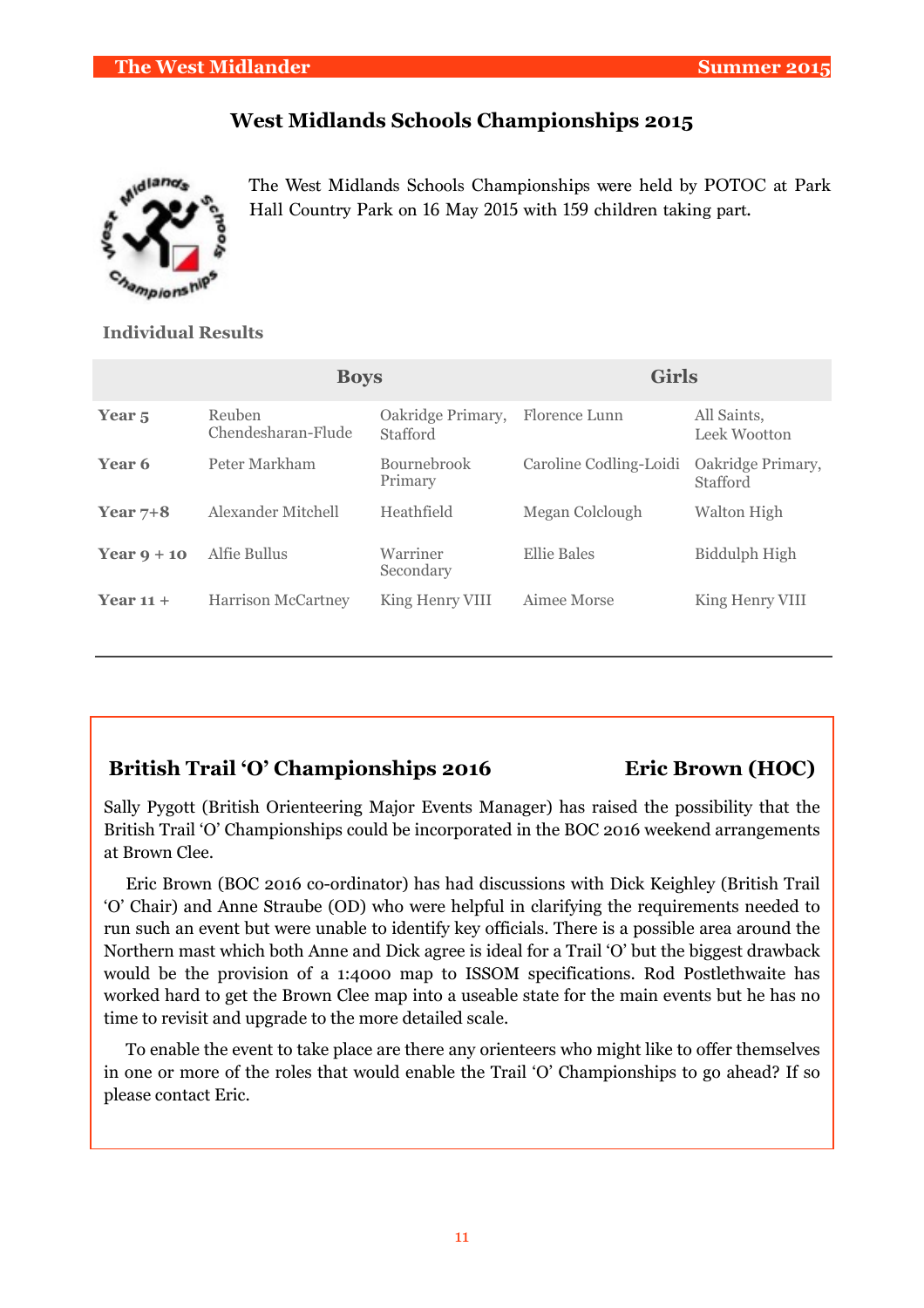#### **British Sprint and Middle Championships**

After last year's successful competitions in the West Midlands it was the turn of SCOA to host the Sprint/ Middle weekend on 9/10 May.

One of the more interesting aspects of the weekend was the first use, for many competitors, of the new EMIT Touch-Free system. An earlier system had been used at the JK Sprint in 2007 at the University of West England, Bristol and also at the Kingussie Sprint at the Scottish 6 Days in the same year. I'm sure there were other uses in that year but these were the two events that I attended. That system used conventional Brikkes but this time a new 'tag' was used. Shaped a little like a watch complete with strap the tag only had to be within the vicinity of the control unit to register. A visual check that the unit had registered was a light on the unit that flashed for 15 seconds. This system is ideally suited for Sprint orienteering where speed is of the essence, but a relatively large number of disqualifications meant that a lot of competitors hadn't checked that their tags had registered. It is questionable whether the system should be used at a major event for, effectively, the first time but with the dearth of major Sprint events it had to be used somewhere for the first time!

The Sprint provided a unique opportunity to run at the Aldershot Garrison which made good use of the Army Sports Hall as the event centre. Slightly intimidating were the armed soldiers who were guarding the area. At least there were no stolen controls!!!

On the following day the Middle Distance Championships were held at Park Wood, Bradenham & Naphill in the Chilterns. The terrain was typical of the area with smooth steepish hills, many paths and large amounts of holy bushes. There was some debate on Nopesport after the event as to whether the event was just a 'control picking' exercise or a true Middle Distance event. The jury is still out.

The West Midlands only had one winner in the Sprint, Alison Sloman (HOC) who completed the 'double' the following day. Andy Hemsted (HOC) retained his M65 in the Middle. Congratulations to all the winners who are shown below.

Next years weekend is to be held in the South East and presents a wonderful opportunity to orienteer at the Olympic Park in the Sprint with the Middle being held at Leith Hill.

| <b>WMOA British Sprint Championship Winners</b> |                          |                     |                 |                                                 |                |  |  |
|-------------------------------------------------|--------------------------|---------------------|-----------------|-------------------------------------------------|----------------|--|--|
|                                                 |                          |                     | W <sub>75</sub> | Alison Sloman                                   | <b>HOC</b>     |  |  |
|                                                 |                          |                     |                 |                                                 |                |  |  |
|                                                 |                          |                     |                 |                                                 |                |  |  |
|                                                 |                          |                     |                 |                                                 |                |  |  |
|                                                 |                          |                     |                 | <b>WMOA British Middle Championship Winners</b> |                |  |  |
|                                                 |                          |                     |                 |                                                 |                |  |  |
| M20                                             | <b>Matthew Elkington</b> | OD/<br><b>SHUOC</b> |                 | <b>W<sub>40</sub></b> Anne Straube              | <b>OD</b>      |  |  |
| M65                                             | Andy Hemsted             | <b>HOC</b>          | W65             | Sheila Carey                                    | 0 <sub>D</sub> |  |  |
|                                                 |                          |                     | W <sub>75</sub> | Alison Sloman                                   | <b>HOC</b>     |  |  |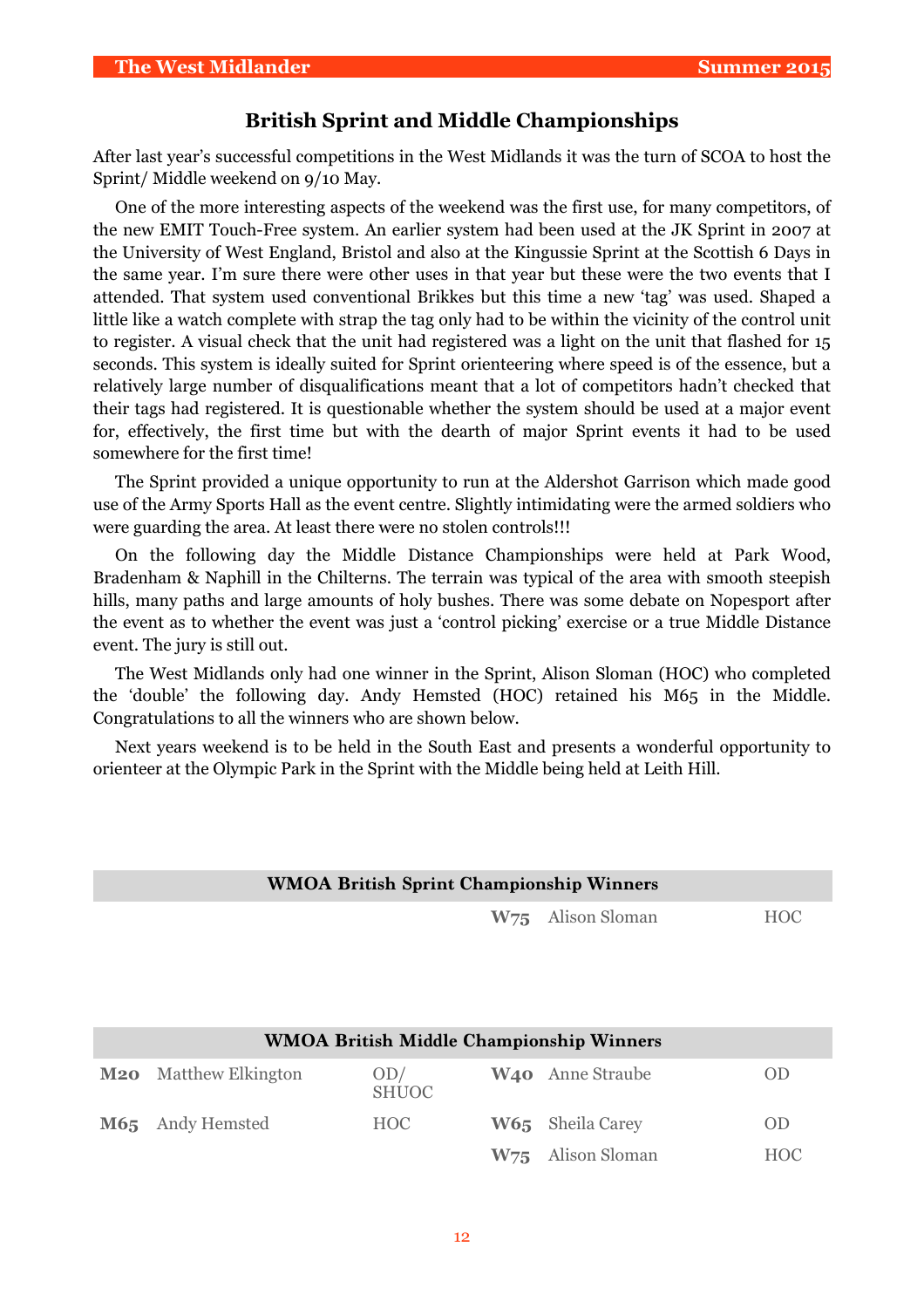#### **The Orienteering Foundation Needs You**

**The Orienteering Foundation is a registered charity, independent of British Orienteering**. It was set up from a bequest and is now raising money and giving grants which fulfil the following objectives:

- **Provide facilities, access and opportunities within the community to encourage and promote** orienteering;
- **Provide capital and revenue support to increase and sustain participation in orienteering;**
- strengthen the links between orienteering and the community and harness the potential of orienteering as a force for the good in the community and society as a whole.

#### **The Foundation is looking for the following:**

- **Trustees for the Board** which manages the affairs of the Foundation and decides on grant applications made to the Foundation. We aim to get geographical representation across the country. It would provide good personal development for anyone who would like experience as a Company Director or Trustee. This is the opportunity to give something back to the sport and to enjoy seeing the benefits gained by recipients of the grant aid. Most of the business is conducted electronically.
- **Members of the Campaign Team**, who are prepared to approach orienteers and others to raise funds for the Foundation through donations, bequests etc.

**If you are interested in either of these roles**, please contact Neil Cameron on nm.cameron@btinternet.com or 01684 294 791.



*"It's here somewhere!" Trevor Simpson (OD) 'Lost in France' Photo by Nick Campbell (DEE)*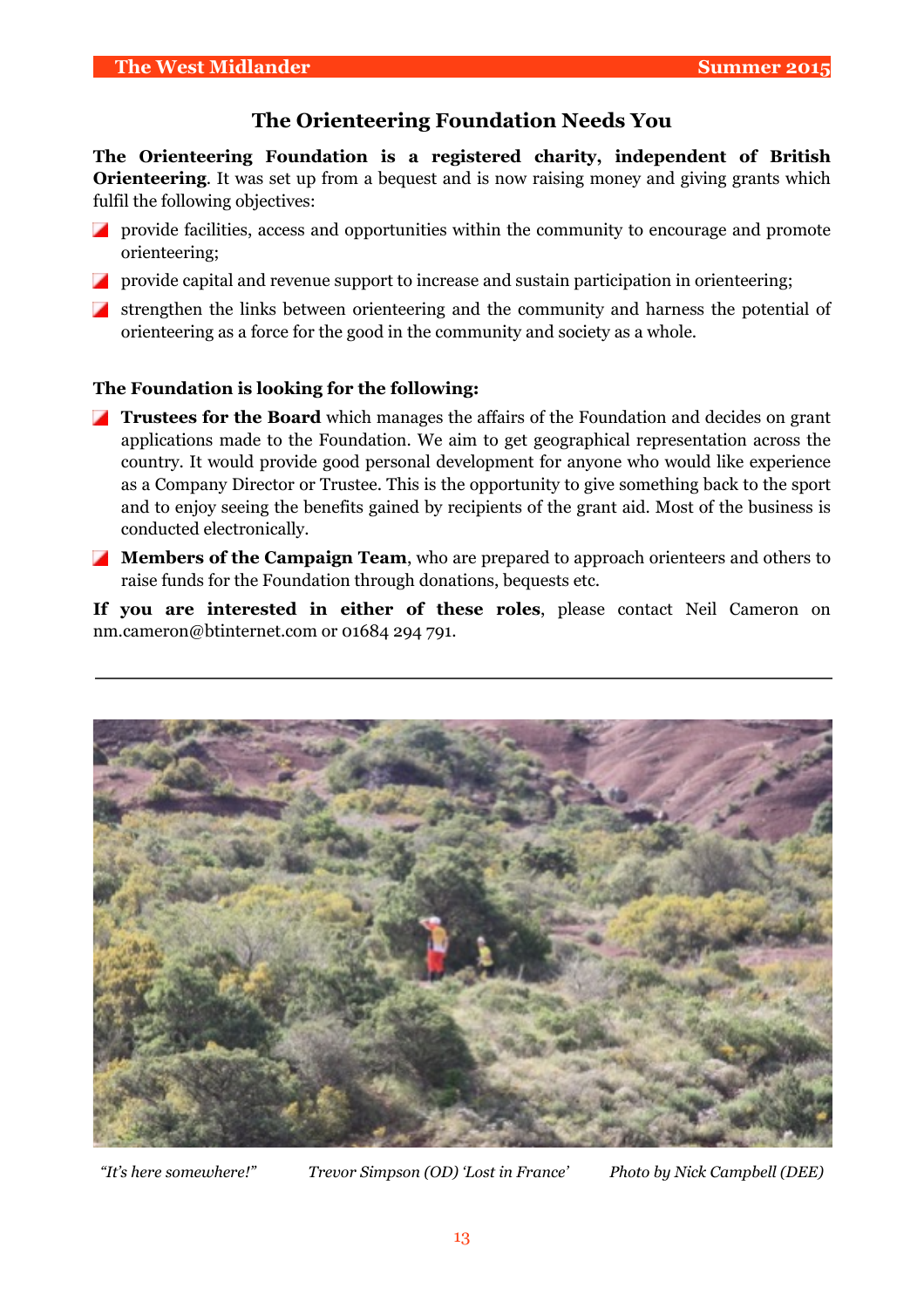#### **West Midlands Urban League**



| Date        | <b>Event Venue</b>       | Club       |
|-------------|--------------------------|------------|
| 28 March    | University of<br>Warwick | OD         |
| 17 May      | Lichfield                | <b>WCH</b> |
| 28 June     | Ludlow                   | WRE        |
| 6 September | Redditch                 | <b>HOC</b> |

#### **2015 Events**

The second West Midlands Urban League began at the University of Warwick, a varied campus which hosted the British Sprint Championships in 2008. Chasers followed up with a new area, the historic town of Lichfield to provide a more conventional Urban event. Both these events were reasonably well attended (135 and 127 competitors respectively). The third event held by Wrekin at Ludlow was very poorly attended with only 37 taking part. Maybe this was down to clashes with the Harvester Trophy and the UK Urban League event at Milton Keynes, or just the distance away from the centres of population, but it was very disappointing for the club.

The final event will be held at Redditch. Last year the New Town provided a good challenge with little alleyways amongst the housing estates and some good route choice legs.

Full results and tables can be found on the UK Urban League website at: <http://www.oxfordfusion.com/ukul/index.cfm?&Org=8>

| <b>Leading Positions (After 2 Events)</b> |                                  |                         |                                           |                                    |                     |  |  |
|-------------------------------------------|----------------------------------|-------------------------|-------------------------------------------|------------------------------------|---------------------|--|--|
|                                           |                                  |                         |                                           |                                    |                     |  |  |
| <b>Junior Men</b><br>$(M12-)$             | Chris Markham                    | 0 <sub>D</sub>          | <b>Junior Women</b><br>(W <sub>12</sub> ) | Pippa Smart<br>Olivia Stamp        | <b>OD</b><br>WCH    |  |  |
| <b>Junior Men</b><br>$(M16-)$             | Felix Lunn<br>Alexander Mitchell | <b>OD</b><br><b>HOC</b> | <b>Junior Women</b><br>$(W16-)$           | Anna Barber<br><b>Holly Hughes</b> | <b>POTOC</b><br>WCH |  |  |
| <b>Open Men</b>                           | Tom O'Boyle                      | <b>WCH</b>              | <b>Open Women</b>                         | Liz Heaton                         | <b>LEI</b>          |  |  |
| <b>Veteran Men</b><br>$(M_{40+})$         | <b>Chris McCartney</b>           | OD.                     | <b>Veteran Women</b><br>$(W_{40+})$       | Liz Phillips                       | <b>OD</b>           |  |  |
| <b>Super Veteran</b><br>Men $(M_{55}+)$   | <b>Andrew Yeates</b>             | <b>WCH</b>              | <b>Super Veteran</b><br>Women $(W_{55}+)$ | <b>Frances King</b>                | <b>OD</b>           |  |  |
| Ultra Veteran<br>Men $(M65+)$             | Peter Carey                      | 0D                      | Ultra Veteran<br>Women $(W65+)$           | Judith Holt                        | <b>DVO</b>          |  |  |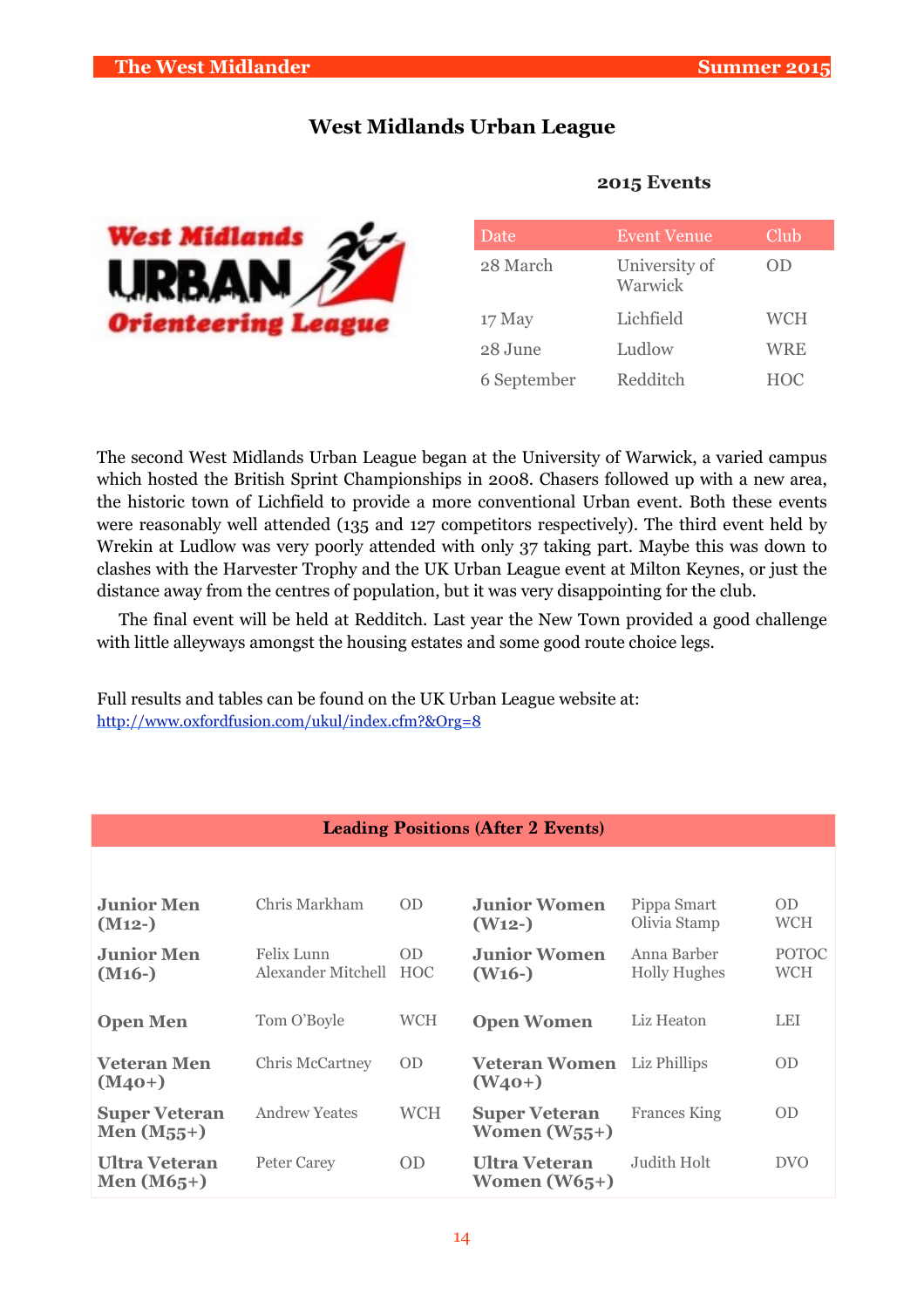#### **West Midlands Relays**

With the West Midlands Relays imminent I thought it was an opportune moment to delve into the past and find out a little more about the competition.

Researching orienteering's history can be very much a 'hit and miss' affair because not everything is documented in a single place. The Orienteer and CompassSport are obvious places to start but didn't prove to be of much worth as they were concerned more with national competitions particularly with regards to old fixture lists.

The 'West Midlander' itself was my time source of information though over the years it has been somewhat erratic in its publication. Information also relies on what the editor chose to include though the newsletter has always been a good source of committee minutes.

The earliest mention I could find, and I would be happy if someone knows otherwise, was of an Inter-Club Relay at Sutton Park in 1983 (coincidentally the year that I started orienteering). The competition has been held virtually every year since then with a few exceptions, namely, the Foot and Mouth epidemic in 2001 and one or two other years when no club was able to organise the event. I hope you find the list of venues interesting. A list of winning teams would be an altogether more difficult task!

| 1983 | <b>Sutton Park</b>        | OD           | 2000 | Park Hall                 | <b>POTOC</b> |
|------|---------------------------|--------------|------|---------------------------|--------------|
| 1984 | Not Held                  |              | 2001 | Not Held - Foot and Mouth |              |
| 1985 | Lickey Hills              | <b>HOC</b>   | 2002 | Not Held                  |              |
| 1986 | Lizard Hill & The Gallops | <b>WRE</b>   | 2003 | Lizard Hill & The Gallops | <b>WRE</b>   |
| 1987 | Kinver Edge               | <b>HOC</b>   | 2004 | Shoal Hill                | <b>WCH</b>   |
| 1988 | Swynnerton Old Park       | <b>POTOC</b> | 2005 | Kingsbury Water Park      | OD           |
| 1989 | Hay Wood                  | <b>OD</b>    | 2006 | Baggeridge Country Park   | <b>HOC</b>   |
| 1990 | <b>Hednesford Hills</b>   | <b>WCH</b>   | 2007 | Not Held                  |              |
| 1991 | Lickey Hills              | <b>HOC</b>   | 2008 | <b>Rawnsley Hills</b>     | <b>WCH</b>   |
| 1992 | Long Mynd                 | <b>WRE</b>   | 2009 | Long Mynd                 | <b>WRE</b>   |
| 1993 | Park Hall                 | <b>POTOC</b> | 2010 | Hartlebury Common         | <b>HOC</b>   |
| 1994 | Hay Wood                  | OD           | 2011 | <b>Hednesford Hills</b>   | <b>WCH</b>   |
| 1995 | Nesscliff Camp (South)    | <b>WRE</b>   | 2012 | Pooley Country Park       | OD           |
| 1996 | Coneygree Wood            | <b>WYE</b>   | 2013 | Dudmaston                 | <b>HOC</b>   |
| 1997 | <b>Highgate Common</b>    | <b>HOC</b>   | 2014 | Park Hall Country Park    | POTOC        |
| 1998 | Shoal Hill                | <b>WCH</b>   | 2015 | Nesscliff Camp (North)    | <b>WRE</b>   |
| 1999 | Wyrley and Brownhills     | 0D           |      |                           |              |

#### **Venues**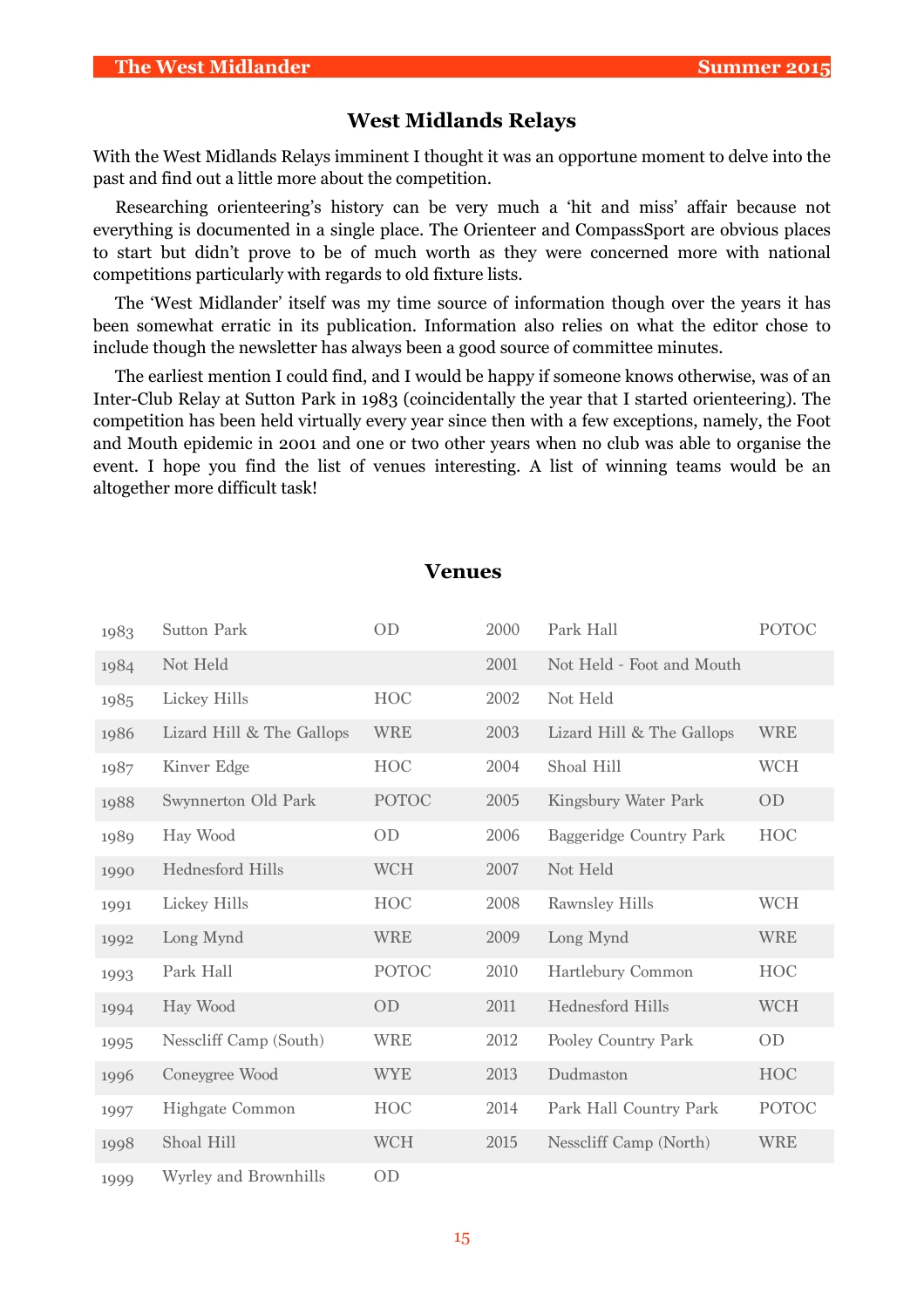# **The West Midlands League 2015**

|               | 1. OD 7077             |                 |     |             | 2. WRE 6256           |                 |     |               | 3. HOC 5857           |                 |     |
|---------------|------------------------|-----------------|-----|-------------|-----------------------|-----------------|-----|---------------|-----------------------|-----------------|-----|
| А             | Peter Markham          | M <sub>12</sub> | 500 | А           | Jamie Grimsdale       | M18             | 366 | А             | Arthur Mitchell       | M10             | 456 |
| Α             | Sam Leadley            | M <sub>16</sub> | 500 | А           | Molly Parker          | W <sub>14</sub> | 131 | А             | Sebastian Mitchell    | M <sub>12</sub> | 395 |
| B             | Chris McCartney        | M <sub>45</sub> | 446 | B           | Clive Richardson      | M <sub>45</sub> | 476 | B             | Ian Hopkins           | M <sub>45</sub> | 452 |
| B             | Alistair Powell        | M <sub>35</sub> | 398 | B           | Tony Callow           | M <sub>45</sub> | 464 | B             | Adrian Bailey         | M <sub>45</sub> | 291 |
| С             | David Leadley          | M <sub>50</sub> | 482 | С           | <b>Adrian Pickles</b> | M <sub>55</sub> | 498 | C             | <b>Andrew White</b>   | M <sub>55</sub> | 392 |
| С             | <b>Barry Elkington</b> | M <sub>55</sub> | 465 | $\mathbf C$ | Richard Pay           | M <sub>50</sub> | 462 | $\mathcal{C}$ | John Leeson           | M <sub>55</sub> | 372 |
| D             | Lesley Ross            | W <sub>45</sub> | 500 | D           | Sharron Richardson    | W <sub>40</sub> | 500 | D             | Marian White          | W <sub>55</sub> | 429 |
| D             | Liz Phillips           | W <sub>50</sub> | 400 | D           | Diane Jacks           | W <sub>45</sub> | 500 | D             | Carol Farrington      | W <sub>55</sub> | 240 |
| E             | <b>Roger Hailey</b>    | M75             | 500 | Ε           | Roy Lindsell          | $M_{70}$        | 484 | $\mathbf E$   | Alison Sloman         | W <sub>75</sub> | 472 |
| E             | Sheila Carey           | W65             | 495 | Ε           | Lawrence Jones        | M60             | 456 | Ε             | John Pearson          | M65             | 449 |
| F             | Florence Lunn          | W <sub>12</sub> | 485 | F           | Rod Postlethwaite     | M60             | 416 | F             | <b>Russ Fauset</b>    | M65             | 401 |
| F             | Felix Lunn             | M <sub>14</sub> | 482 | F           | Derek Turner          | M75             | 412 | F             | Alexander Mitchell    | M <sub>14</sub> | 394 |
| F             | Pippa Smart            | W <sub>12</sub> | 476 | F           | Adrian Griffiths      | M45             | 375 | F             | Barry McGowan         | M65             | 392 |
| F             | Peter Carey            | M <sub>70</sub> | 475 | F           | Helen Corrin          | W <sub>35</sub> | 359 | F             | Geoff Trewin          | M60             | 377 |
| F             | Janet Richardson       | W65             | 473 | F           | Helen Corrin          | W <sub>50</sub> | 357 | F             | <b>Barry Houghton</b> | M65             | 345 |
|               |                        |                 |     |             |                       |                 |     |               |                       |                 |     |
|               | 4. WCH 4591            |                 |     |             | 5. POTOC 2487         |                 |     |               | 6. COBOC 1589         |                 |     |
| Α             | Holly Craig            | W <sub>14</sub> | 279 | А           | <b>Ellie Bales</b>    | W <sub>16</sub> | 100 | B             | Ian Gamlen            | M <sub>45</sub> | 453 |
| Α             | Henry Webb             | M <sub>14</sub> | 228 | А           | Ewan Lloyd            | M14             | 96  | $\mathcal{C}$ | Dave Ellis            | M55             | 63  |
| B             | Simon Webb             | M <sub>40</sub> | 343 | B           | Graham Pigott         | M <sub>21</sub> | 322 | D             | <b>Yvonne Feasey</b>  | W <sub>50</sub> | 238 |
| B             | Allan Williams         | M <sub>45</sub> | 193 | B           | Martin Pigott         | M40             | 192 | Ε             | Ruth Lockley          | W60             | 363 |
| $\mathcal{C}$ | Andrew Yeates          | M50             | 423 | С           | Peter Munn            | M <sub>55</sub> | 68  | $\mathbf E$   | David Arnot           | M65             | 291 |
| С             | Mike Musters           | M <sub>50</sub> | 240 | С           | Gerry Riley           | M <sub>55</sub> | 68  | $\mathbf F$   | Mick Sadler           | M65             | 138 |
| D             | Claire Bushnell        | W <sub>50</sub> | 359 | D           | Ianka Petrova-Evans   | W <sub>45</sub> | 90  | F             | Richard Burnett       | M <sub>60</sub> | 43  |
| $\mathbf D$   | Carol Dredge           | W <sub>55</sub> | 321 | D           | Elizabeth Bales       | W <sub>50</sub> | 83  |               |                       |                 |     |
| E             | Ray Collins            | M60             | 500 | Ε           | Paul Graetz           | M65             | 400 |               |                       |                 |     |
| E             | Jonathan Howell        | M60             | 367 | Ε           | Marian Denham         | W <sub>65</sub> | 267 |               |                       |                 |     |
| F             | Alison Yeates          | W <sub>45</sub> | 316 | $\mathbf F$ | Henry Morgan          | M <sub>60</sub> | 235 |               |                       |                 |     |
| F             | Hazel Waters           | W60             | 300 | $\mathbf F$ | Barbara Farr          | W70             | 200 |               |                       |                 |     |

F Cath Williams W40 253 F Robert Holdway M21 183 F Christine Collins W55 237 F Judy Douglas W70 94 F Mary Adams W55 232 F Enys Lloyd M10 89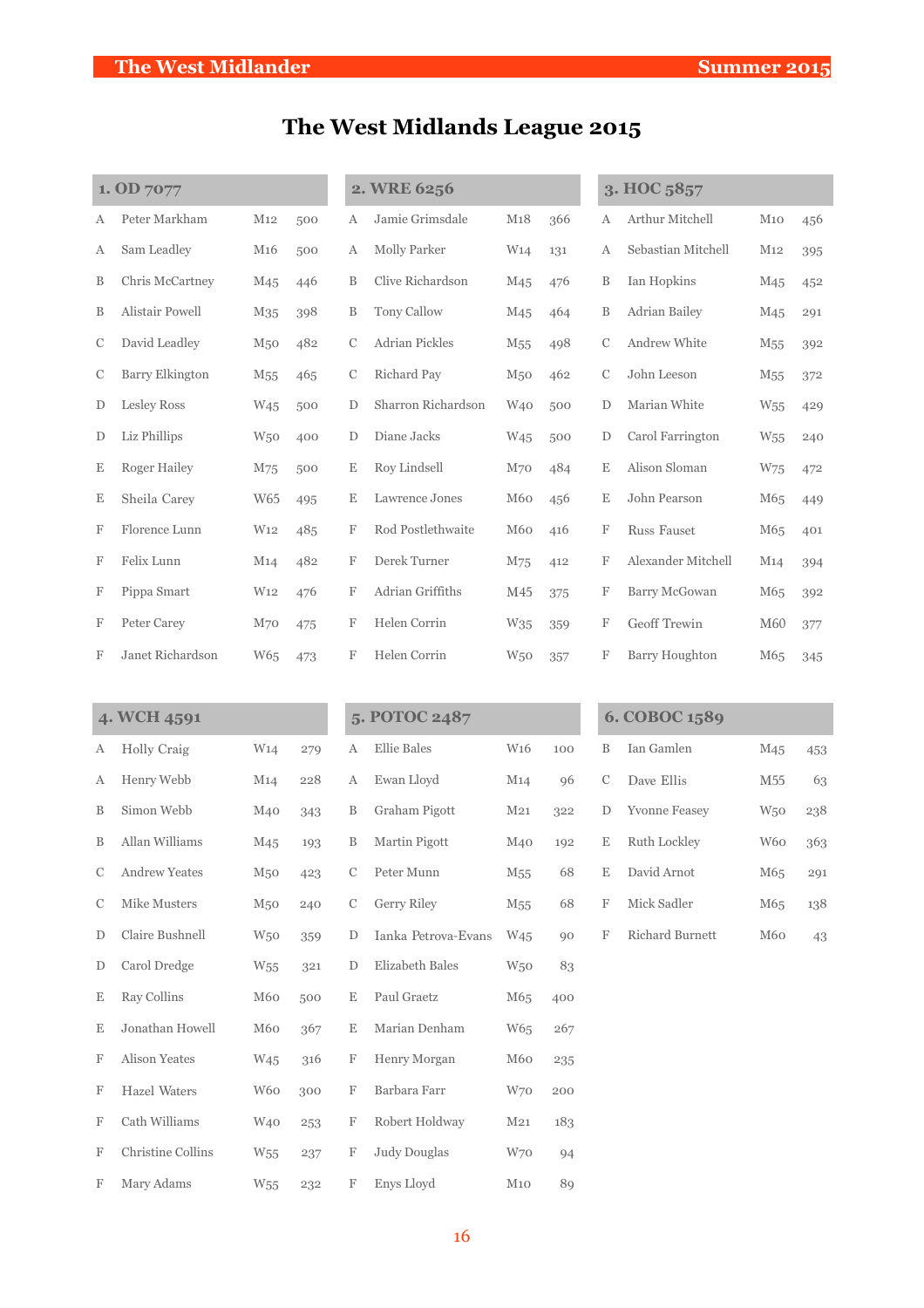| Jan 11 | Hartshill Hayes        | <b>OD</b>  | Jun 21           | <b>Brockhampton</b> | <b>HOC</b>   |
|--------|------------------------|------------|------------------|---------------------|--------------|
| Feb 7  | Longdon Wood           | <b>HOC</b> | Oct 4            | Whitfield Valley    | <b>POTOC</b> |
| Feb 8  | The Wrekin             | <b>WRE</b> | Oct $25$         | Shoal Hill          | <b>WCH</b>   |
| Mar 8  | <b>Highgate Common</b> | <b>HOC</b> | Nov <sub>1</sub> | To be arranged      | <b>WRE</b>   |
| Mar 29 | Shugborough            | <b>WCH</b> | Dec 6            | Brandon Woods       | <b>OD</b>    |
| Jun 7  | Shuckburgh Hall        | <b>OD</b>  | Dec $13$         | Badgerslade         | WCH          |

#### **2015 Events**

### **Individual Class Leaders**

| $M_{10}$        | Arthur Mitchell        | <b>HOC</b>   | 456 | W10             | <b>Esther Mardling</b>                      | <b>WCH</b>              | 180 |
|-----------------|------------------------|--------------|-----|-----------------|---------------------------------------------|-------------------------|-----|
| M12             | Peter Markham          | OD           | 500 | W <sub>12</sub> | Florence Lunn                               | OD                      | 485 |
| M14             | Felix Lunn             | OD           | 482 | W14             | <b>Holly Craig</b>                          | <b>WCH</b>              | 279 |
| M <sub>16</sub> | Sam Leadley            | OD           | 500 | W <sub>16</sub> | <b>Holly Hughes</b>                         | <b>WCH</b>              | 166 |
| M18             | Stephen Elkington      | <b>OD</b>    | 459 | W <sub>18</sub> | <b>Heather Rogers</b><br>Gemma Cairns-Smith | OD<br><b>WCH</b>        | 80  |
| M <sub>20</sub> | Kin Kwan Kok           | OD           | 356 | W <sub>20</sub> |                                             |                         |     |
| M <sub>21</sub> | <b>Graham Pigott</b>   | <b>POTOC</b> | 322 | W <sub>21</sub> | Kirsten Strain                              | <b>OD</b>               | 141 |
| M <sub>35</sub> | <b>Alistair Powell</b> | OD           | 398 | W <sub>35</sub> | Helen Corrin                                | <b>WRE</b>              | 359 |
| M40             | Simon Webb             | <b>WCH</b>   | 343 | W <sub>40</sub> | Sharron Richardson                          | <b>WRE</b>              | 500 |
| M <sub>45</sub> | Clive Richardson       | <b>WRE</b>   | 476 | <b>W45</b>      | Diane Jacks<br><b>Lesley Ross</b>           | <b>WRE</b><br><b>OD</b> | 500 |
| M <sub>50</sub> | David Leadley          | <b>OD</b>    | 482 | W <sub>50</sub> | Liz Phillips                                | <b>OD</b>               | 400 |
| M <sub>55</sub> | <b>Adrian Pickles</b>  | <b>WRE</b>   | 498 | W <sub>55</sub> | Marian White                                | <b>HOC</b>              | 429 |
| <b>M60</b>      | <b>Ray Collins</b>     | <b>WCH</b>   | 500 | W <sub>60</sub> | Ruth Lockley                                | COBOC                   | 363 |
| M65             | Robert Brandon         | OD           | 465 | W65             | Sheila Carey                                | OD                      | 495 |
| M70             | <b>Roy Lindsell</b>    | <b>WRE</b>   | 484 | W70             | Lesley Norton                               | <b>WRE</b>              | 283 |
| M75             | <b>Roger Hailey</b>    | OD           | 500 | W75             | Alison Sloman                               | <b>HOC</b>              | 472 |
| M80             | Norman Hall            | <b>WCH</b>   | 200 | W80             |                                             |                         |     |

#### Positions after 7 events.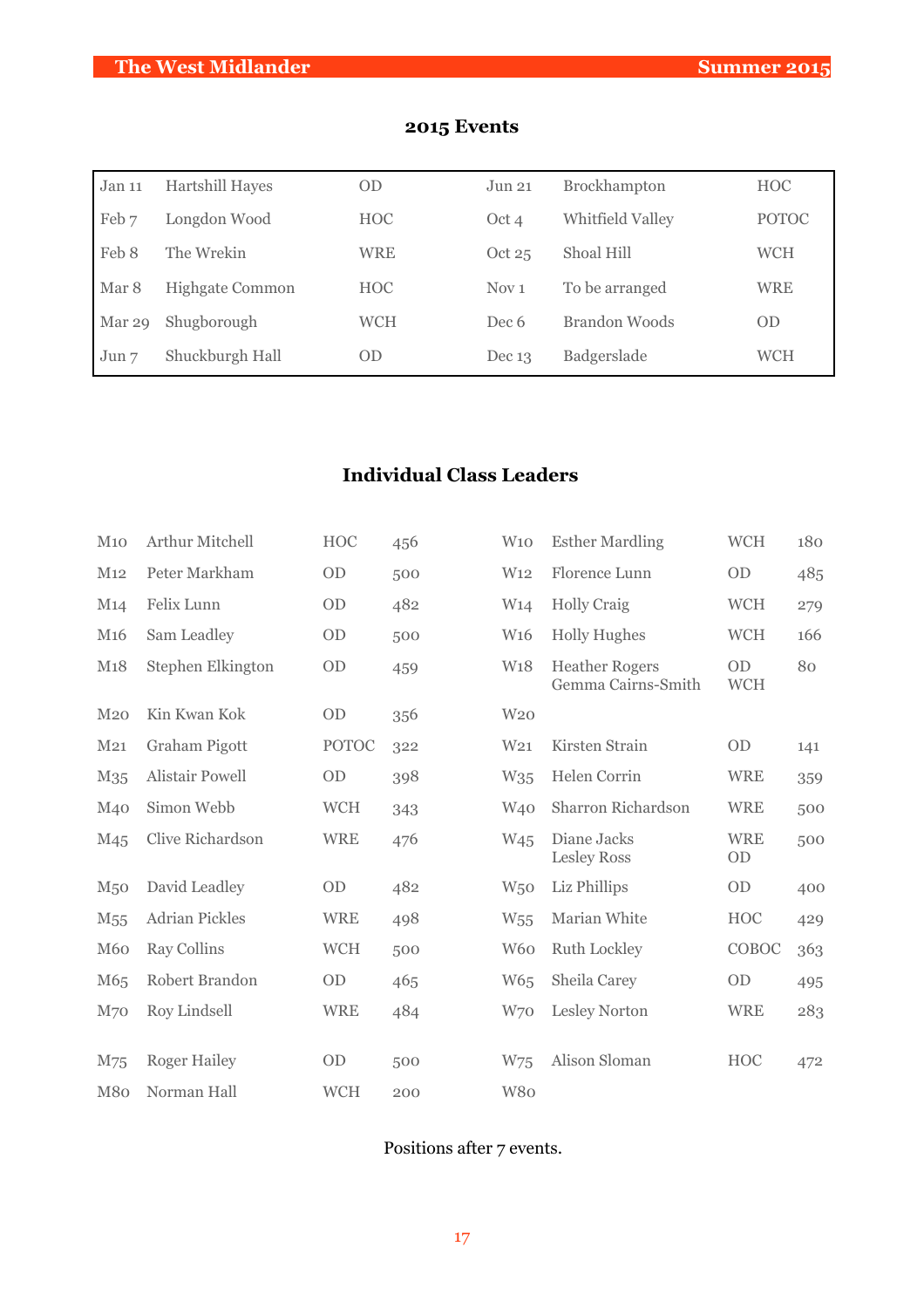# **POTTERIES ORIENTEERING CLUB**

40th Anniversary Event

West Midlands Championships and League Event

# **WHITFIELD VALLEY**

Sunday 4th October 2015

**Location:** Car Park: Grid Ref: SJ888508 (OS Sheet 119), Postcode ST6 1NG 3km North of Hanley & 2km North East of Burslem, Stoke on Trent.

**Directions:** From South leave M6 at Junction 15 on to A500. After approx 9.5km (at SJ857492) turn onto A5271 (signposted Burslem, Tunstall). After 500m at roundabout turn right onto B5051 (signposted Burslem). Follow this and brown Ford Green Hall signs to car park. From North leave M6 at Junction 16 onto A500 towards Stoke. After approx. 8.5km turn onto A5271 then as above. From West via Junction 15 or 16 on M6 then as above. From East on A53 at SJ885496 turn North onto A5272 and follow brown Ford Green Hall signs.

- **Car Park:** Hardstanding. No fee.
- **Courses:** White, Yellow, Orange, Light Green, Short Green, Green, Blue, Brown.

**Map:** A4 on waterproof paper

1:7500 (most courses) 1:10000 (Blue and Brown)

- **Punching:** Sport Ident. SI Card hire £1. Lost hire cards must be paid for (£30).
- **Times:** Entry on Day only. Registration from 10:00. Starts 10:30 12:30.
- **Fees**: Seniors: £8 (+£2 for senior non-BOF members) Juniors/Students: £3

**Assembly:** Enquiries, Registration, Download, Toilets, First Aid Short walk from parking across busy road. Please use crossing point.

- **Start:** Adjacent to Assembly. **Finish:** Short walk from Assembly.
- **Dogs:** Under close supervision, please.
- **Facilities: Light** Refreshments will be available at the Nature Centre (10.00 3.00) and:

 at Ford Green Hall Café (1.00 - 4.00) which are both adjacent to assembly. Ford Green Hall  $(17<sup>th</sup> C$  timber framed farmhouse) will be open. (Adult £3, Concession/Child £2, Family £6.50).

**Safety:** Competitors take part at their own risk. Whistles must be carried.

**Organisers:** John Pigott (POTOC) and Jean Rostron (POTOC).

- **Planner:** Jim Cooke (POTOC)
- **Controller:** Derek Turner (WRE)
- **Website:** [www.potoc.dandasparks.org.uk](http://www.potoc.dandasparks.org.uk)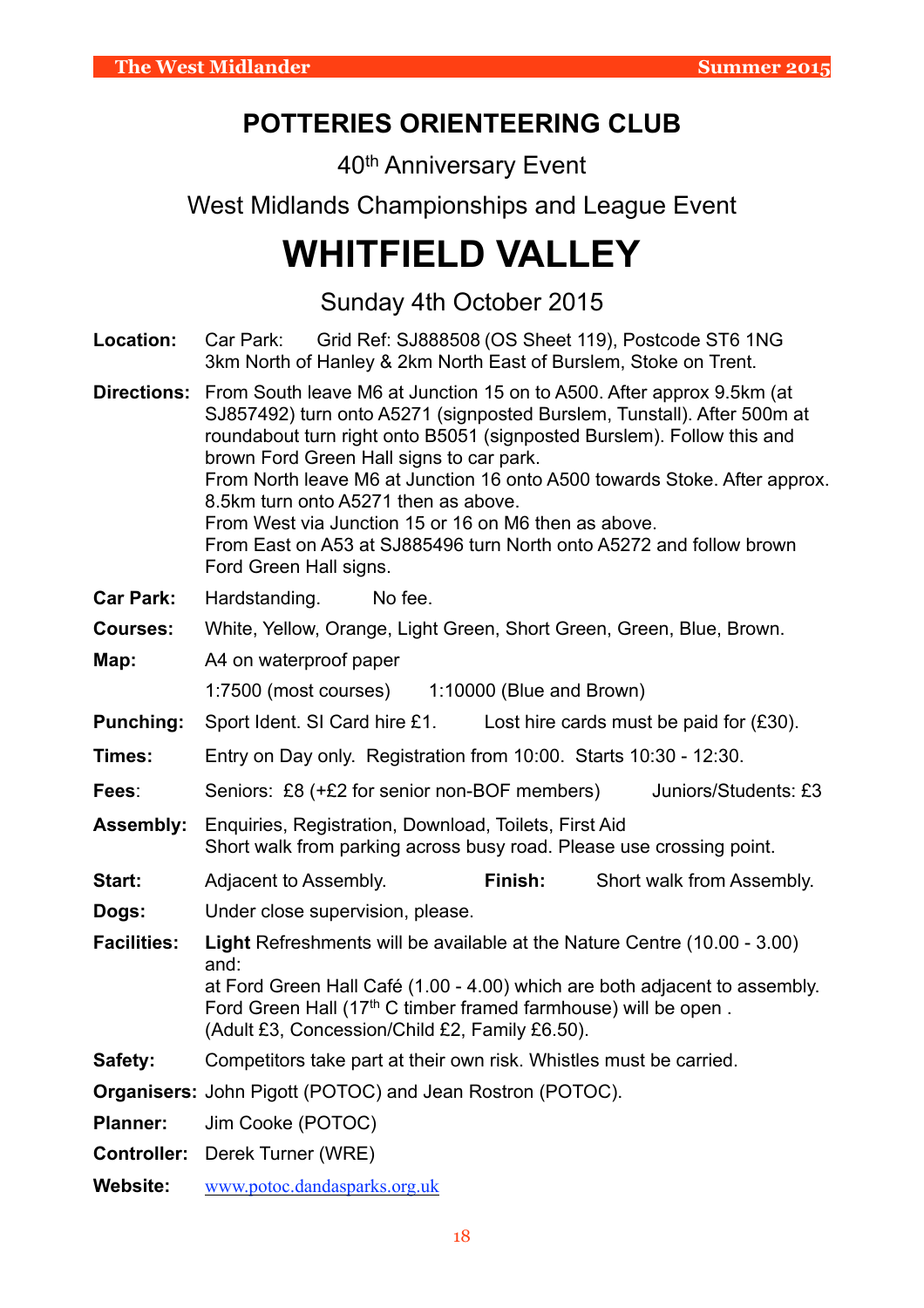## **WMOA Fixtures**

### **June to September 2015**

Please note all Fixtures are correct at the time of publishing. Please check club websites for further details:

#### **July**

| 7                | <b>WRE</b><br>Level D   | <b>WRE Summer Series 8</b><br><b>Nesscliffe Country Park</b>                   | Shrewsbury                | SJ385199             |
|------------------|-------------------------|--------------------------------------------------------------------------------|---------------------------|----------------------|
| 8                | <b>OD</b><br>Level D    | <b>OD Local Event</b><br><b>Pooley Country Park</b>                            | Atherstone                | SK259033             |
| $\boldsymbol{9}$ | <b>HOC</b><br>Level D   | <b>HOC Summer Evening Event (SEE)</b><br><b>Birmingham City Centre</b>         | Birmingham                |                      |
| 12               | <b>WRE</b><br>Level C   | <b>West Midlands Relays</b><br><b>Nesscliff Camp</b>                           | Shrewsbury                | SJ374182             |
| 14               | <b>WRE</b><br>Level D   | <b>WRE Summer Series 9</b><br><b>Lyth Hill Country Park</b>                    | Shrewsbury                | SJ472067             |
| 15               | <b>OD</b><br>Level D    | <b>OD Local Event</b><br><b>Tudor Grange Park</b>                              | Solihull                  | SP <sub>144794</sub> |
| 16               | <b>HOC</b><br>Level D   | <b>HOC Summer Evening Event (SEE)</b><br><b>Saltwells</b>                      | Dudley                    | SO931871             |
| 18               | <b>POTOC</b><br>Level D | <b>POTOC Summer Park Series 4</b><br><b>Festival Park</b>                      | Hanley<br>Stoke-on-Trent  | SJ871481             |
| 21               | <b>WRE</b><br>Level D   | <b>WRE Summer Series 10</b><br><b>Stanmore Country Park</b>                    | <b>Bridgnorth</b>         | SO740928             |
| 22               | <b>OD</b><br>Level D    | <b>OD Local Event</b><br><b>Ryton Pools Country Park</b>                       | Coventry                  | SP370724             |
| 28               | <b>WRE</b><br>Level D   | <b>WRE Summer Series 11</b><br><b>Severn Valley Country Park</b>               | <b>Bridgnorth</b>         | SO753840             |
| 29               | COBOC<br>Level D        | <b>COBOC Sevens and HOC SEE</b><br><b>Clifton Road Outdoor Learning Centre</b> | <b>Sutton Coldfield</b>   |                      |
| 29               | <b>OD</b><br>Level D    | <b>OD Local Event</b><br><b>University of Warwick</b>                          | Coventry                  | SP298766             |
| <b>August</b>    |                         |                                                                                |                           |                      |
| 11               | <b>WRE</b><br>Level D   | <b>WRE Summer Series 12</b><br><b>Cardingmill Valley</b>                       | Church Stretton           | SO442945             |
| 12               | <b>OD</b><br>Level D    | <b>OD Local Event</b><br><b>Coundon Hall Park</b>                              | Coventry                  | SP316827             |
| 13               | <b>HOC</b><br>Level D   | <b>HOC Summer Evening Event (SEE)</b><br><b>Castlemorton Common</b>            | Malvern                   | SO766382             |
| 16               | <b>POTOC</b><br>Level D | <b>POTOC Summer Score Event</b><br><b>Park Hall Country Park</b>               | Longton<br>Stoke-on-Trent | SJ926445             |